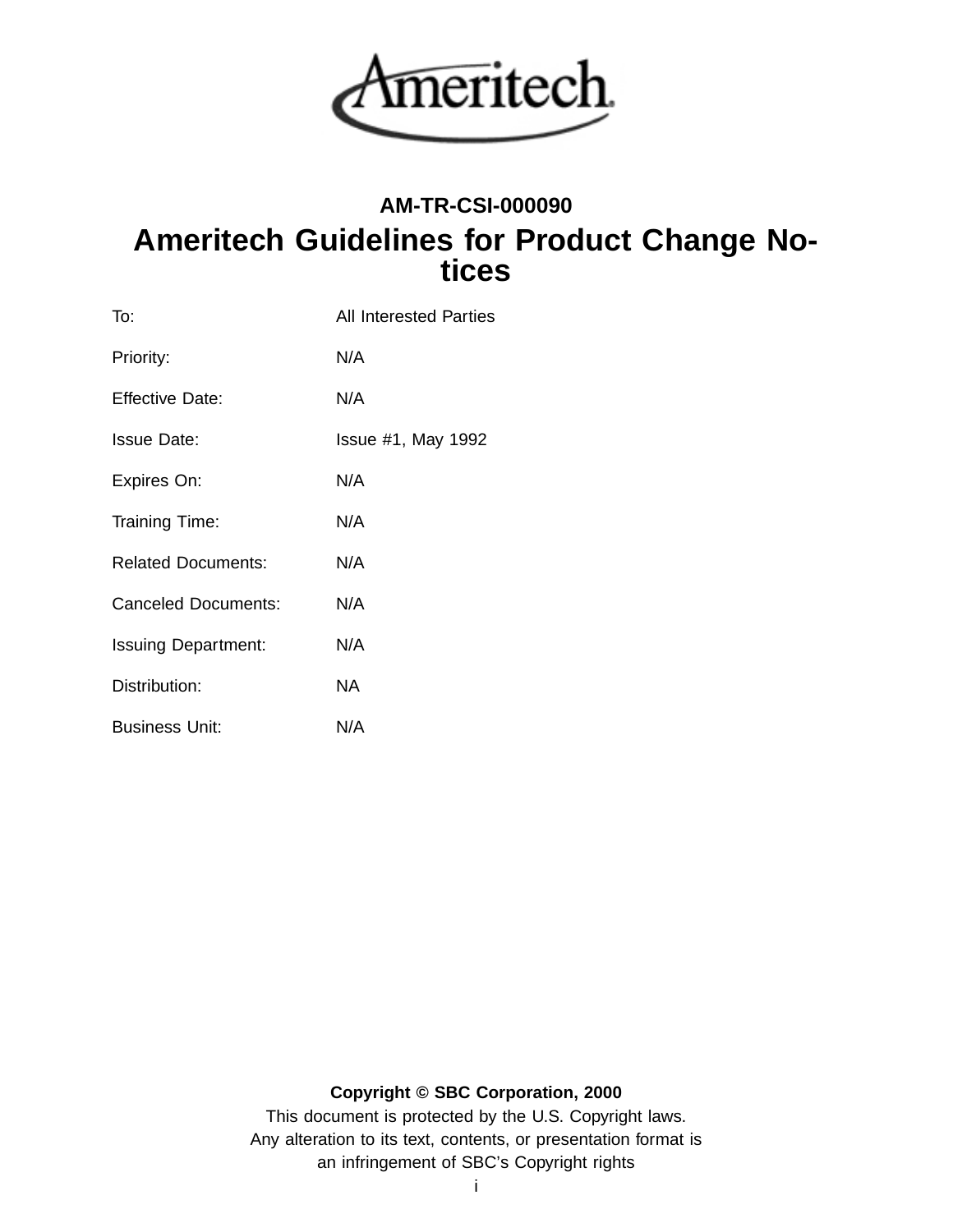#### **Table of Contents**

| $1_{\cdot}$ | General                                                        | 1  |
|-------------|----------------------------------------------------------------|----|
| 2.          | <b>Definitions</b>                                             | 1  |
| 3.          | <b>Product Changes</b>                                         | 4  |
| 4.          | <b>Product Change Classification</b>                           | 5  |
| 5.          | <b>Billing For Changes</b>                                     | 8  |
| 6.          | <b>Supplier Responsibilities</b>                               | 8  |
| 7.          | <b>Buyer's Responsibility</b>                                  | 14 |
| 8.          | Additional Effort Required for Deferrable Plug-Ins             | 15 |
| 9.          | Method of Procedure (MOP)                                      | 16 |
|             | 10. Verification and Audit                                     | 18 |
|             | 11. Notification                                               | 18 |
|             | 12. Mechanized Product Change Notification Systems (Objective) | 18 |
|             | 13. References                                                 | 22 |

### **Copyright © SBC Service, Inc. 2000**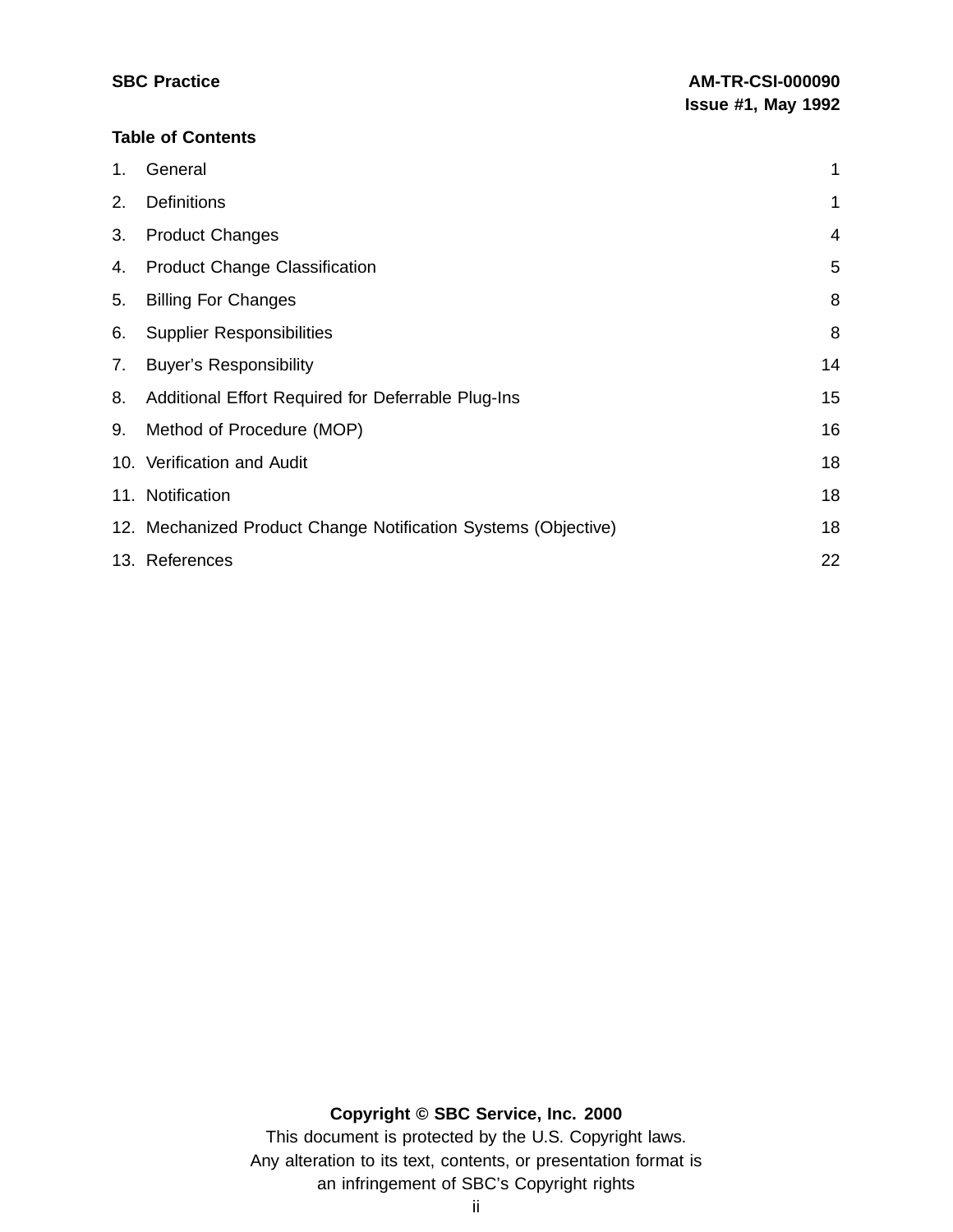#### **1. General**

This document provides suppliers of telecommunications equipment with proposed Product Change Notice guidelines that should be used to effectively interface with Ameritech Services and its Affiliates concerning product changes. Although these guidelines are subject to Ameritech Services' copyright, a supplier may elect to follow the procedures described herein with customers other than Ameritech.

There is a sample Product Change Notice form, EO-005, at the end of this document. It may be reproduced and it may be altered, but all items in the form must be separately contained in a supplier's Product Change Notice. If the sample form is used, attachments may be added to expand any field when required for more detail.

#### **2. Definitions**

BUYER as defined in this document, means Ameritech Services and/or its Affiliates.

SUBSCRIBER as defined in this document, means Buyer's Customer or end user.

A PRODUCT CHANGE is a modification to an existing product. The change can be as simple as a component change or as complex as the complete redesign of a circuit. They can be issued to fix known problems or introduce new features.

CHANGED PRODUCT is the term describing a product that has had a particular product change applied.

PRODUCT CHANGE NOTICE (PCN) is a term that defines the document that describes a reportable product change. Part 6.0 defines the information requirements of the PCN.

NEW PRODUCT ANNOUNCEMENTS are required for certain equipment changes. Some Product Changes are of such magnitude that it is impractical to update existing products either in the field or at the manufacturer's location. In such cases, the manufacturer may either discontinue manufacture of the old product and make only the new one or continue making both products. In either case, the Supplier must notify the Buyer of such a new product's existence by means of a New Product Announcement rather than a Product Change Notice. New Product Announcements are not reviewed in depth in this document and are mentioned only to clarify the distinction between the two types of notification.

PRODUCT TECHNICAL SPECIFICATION is a term defining the Supplier's published literature that describes the operating parameters, environmental considerations and features of the product.

#### **Copyright © SBC Service, Inc. 2000**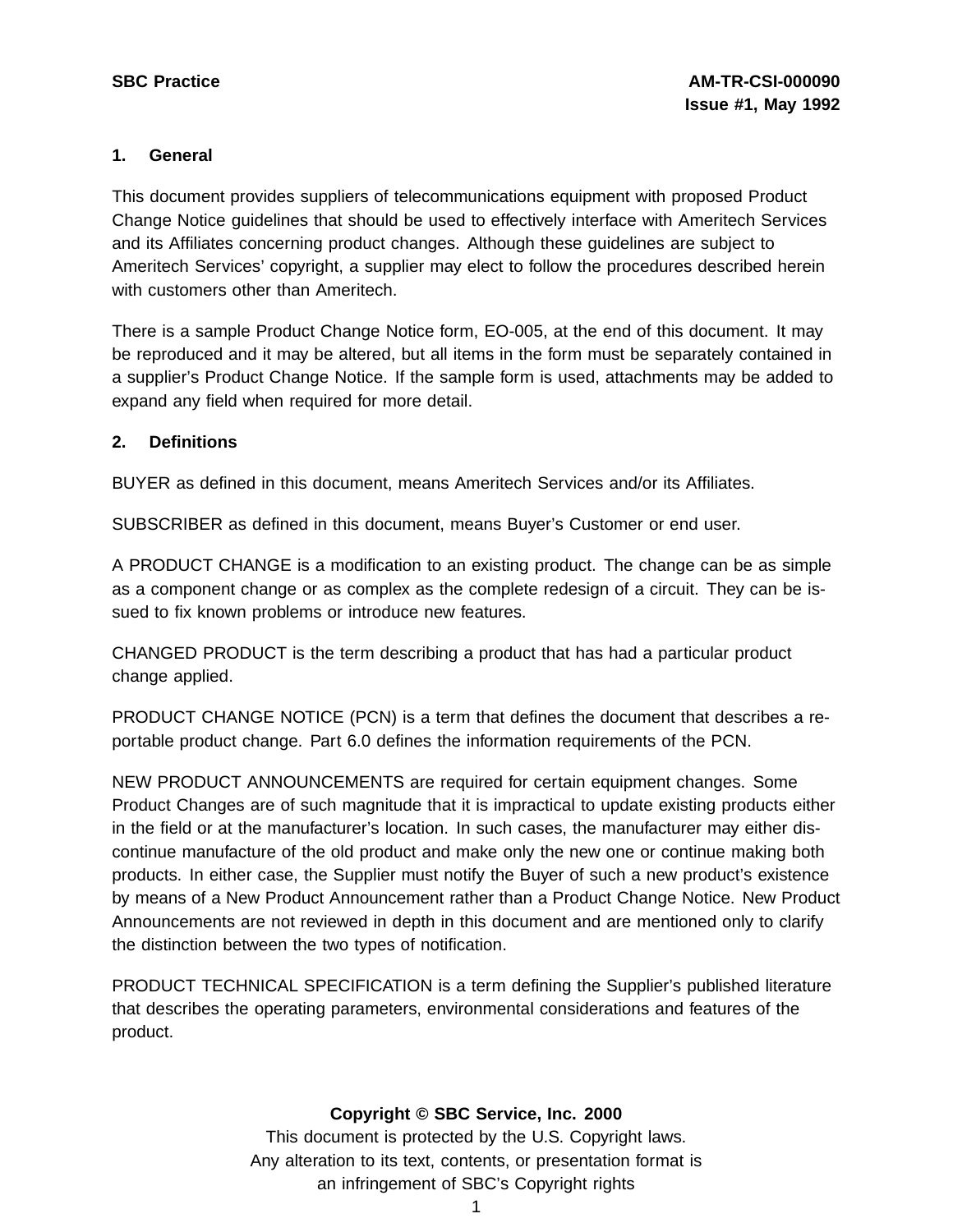CONTROL SPECIFICATIONS are mandatory requirements imposed by Buyer upon a particular product due to its critical nature and risk factor. These specifications must be clearly stated by Buyer and agreed to by the Supplier.

MAINTENANCE ENGINEER as used in this document defines the Buyer's engineering representative responsible for interfacing with suppliers on product change issues.

The CLEI code identifies telecommunications equipment or products by means of a specific ten character identification code. Bar code labels with the human readable CLEI codes are required and shall be in accordance with Telcordia (formally Bellcore) TR-STS-000485

Additional Information on CLEI codes and Bar Code labels can be found in the following Telcordia (formally Bellcore) Technical References as they may be revised from time to time by Telcordia (formally Bellcore):

- TR-ISD-000325 Equipment Information required from Suppliers for Operations **Systems**
- TR-STS-000485 "COMMON LANGUAGE (COMMON LANGUAGE is <sup>a</sup> registered trademark and CLEI, CLLI, CLCI, and CLFI are trademarks of Telcordia (formally Bellcore) Equipment Coding Processes and Guidelines"
- TR-STS-000383 Generic Requirements for COMMON LANGUAGE Bar Code Labels

FORM, FIT, OR FUNCTION is Defined as Follows:

- Form Physical shape
- Fit Mounting arrangement
- Function Features and operational design of the circuit.

#### Equipment Types

- 1. HARD-WIRED EQUIPMENT: This is equipment that is intended to be permanently mounted and connected into central office/transport systems. To make a change to this equipment one must go to the equipment location to apply the change.
- 2. NON-DEFERRABLE PLUG-IN: This is a plug-in-circuit that is basic to the operation of the hard-wired equipment into which it plugs and is usually provided with the hardwired equipment when it is initially supplied. Examples are a power supply circuit pack for a channel back or a circuit pack for common equipment in a switching system.

#### **Copyright © SBC Service, Inc. 2000**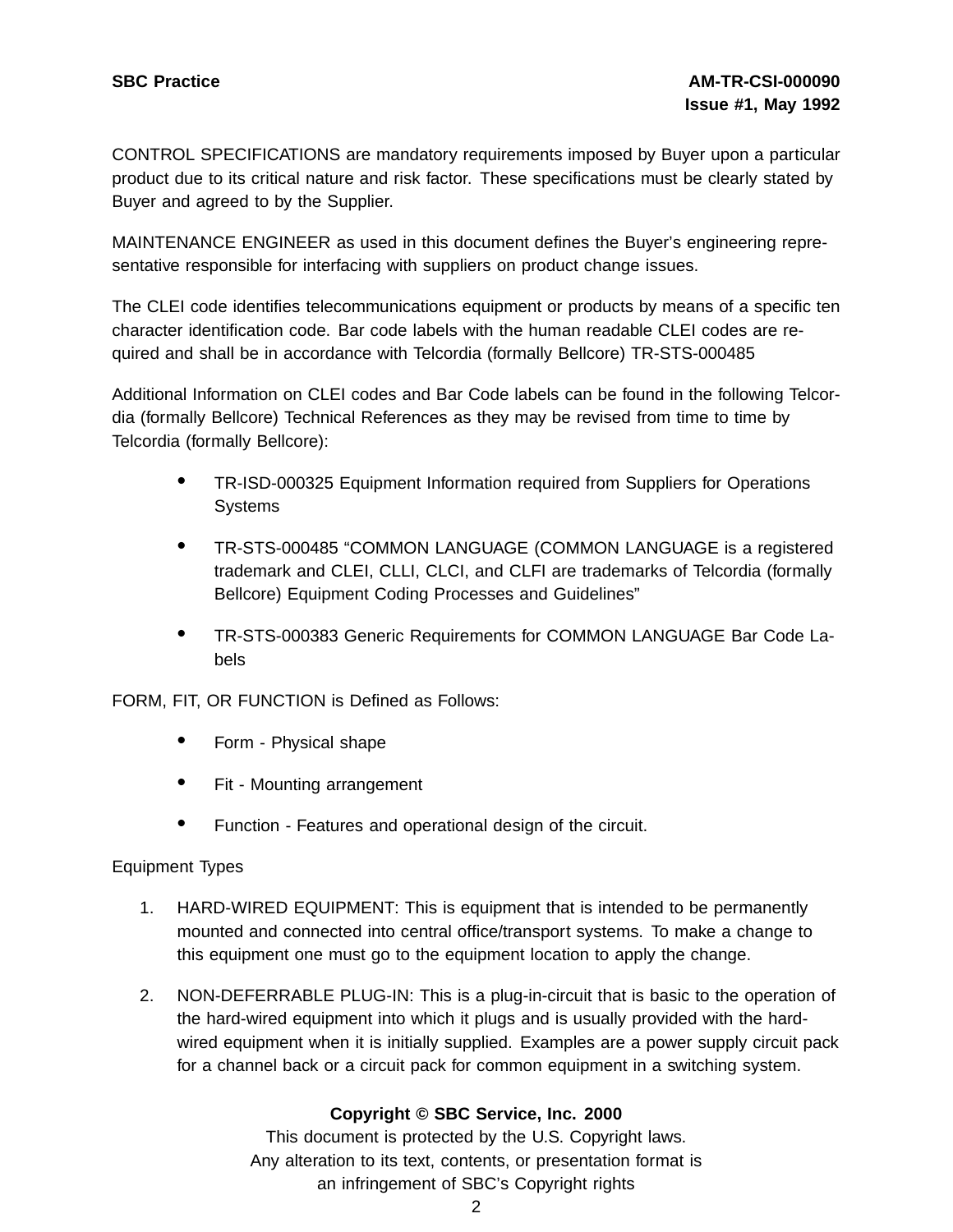Changes to non-deferrable plug-ins can be made by modifying the plug-in on-site or by replacing the old plug-in with new ones, or with ones that were modified at the manufacturer's repair location.

- 3. DEFERRABLE PLUG-IN: This is usually a plug-in circuit, such as a carrier channel unit or a switching machine trunk circuit, not mounted in the hard-wired equipment initially, but can be deferred until an order is processed that requires this plug-in circuit. Deferrable plug-ins require additional effort in administering Produce Change Notices (see Part 8).
- 4. PORTABLE TEST EQUIPMENT: For purposes of the Product Change Notice procedure, portable test equipment is administered in the same manner as deferrable plug-ins.

STATUS/AVAILABILITY of a product: The status/availability of a product will be listed in the appropriate specification, field maintenance and engineering documents for the product.

- 1. STANDARD: The product is currently orderable (CO).
- 2. MANUFACTURE DISCONTINUED (MD): The product is no longer manufactured and is usually unavailable.

There may be instances where the above terms are not appropriate, particularly when an item is not manufactured by the supplier. Terms such as not orderable, discontinued availability, additions and maintenance only, currently orderable, etc. may be appropriate. The meaning of each should be clearly understood and written into the individual contracts.

SUPPLIER, as used in this document, is the manufacturer or distributor from whom the product was purchased. Usually, this will also be the company that warrants the product.

CIRCUIT PACK ROTATION is a method of completing of a product change when the change is accomplished exclusively by plug-in circuit substitution, one series/issue plug-in exchanged for another. The Supplier sends a number of new or modified plug-ins to Buyer, a like number is returned to the supplier for exchange or modification, the process is repeated until all of Buyer's plug-ins is required to accomplish this type of change. The recommended minimum seed stock supply of units required in a rotation program is to allow the vendor to complete the PCN to meet the requirements in 6.3 and 6.4. The Supplier will furnish the required seed stock unless Buyer determines that it has adequate spare stock on hand to accomplish the change.

METHOD OF PROCEDURE (MOP) is a written step by step procedure covering all phases of the installation of a product change. The required items to be contained in the MOP are detailed in part 9.

#### **Copyright © SBC Service, Inc. 2000**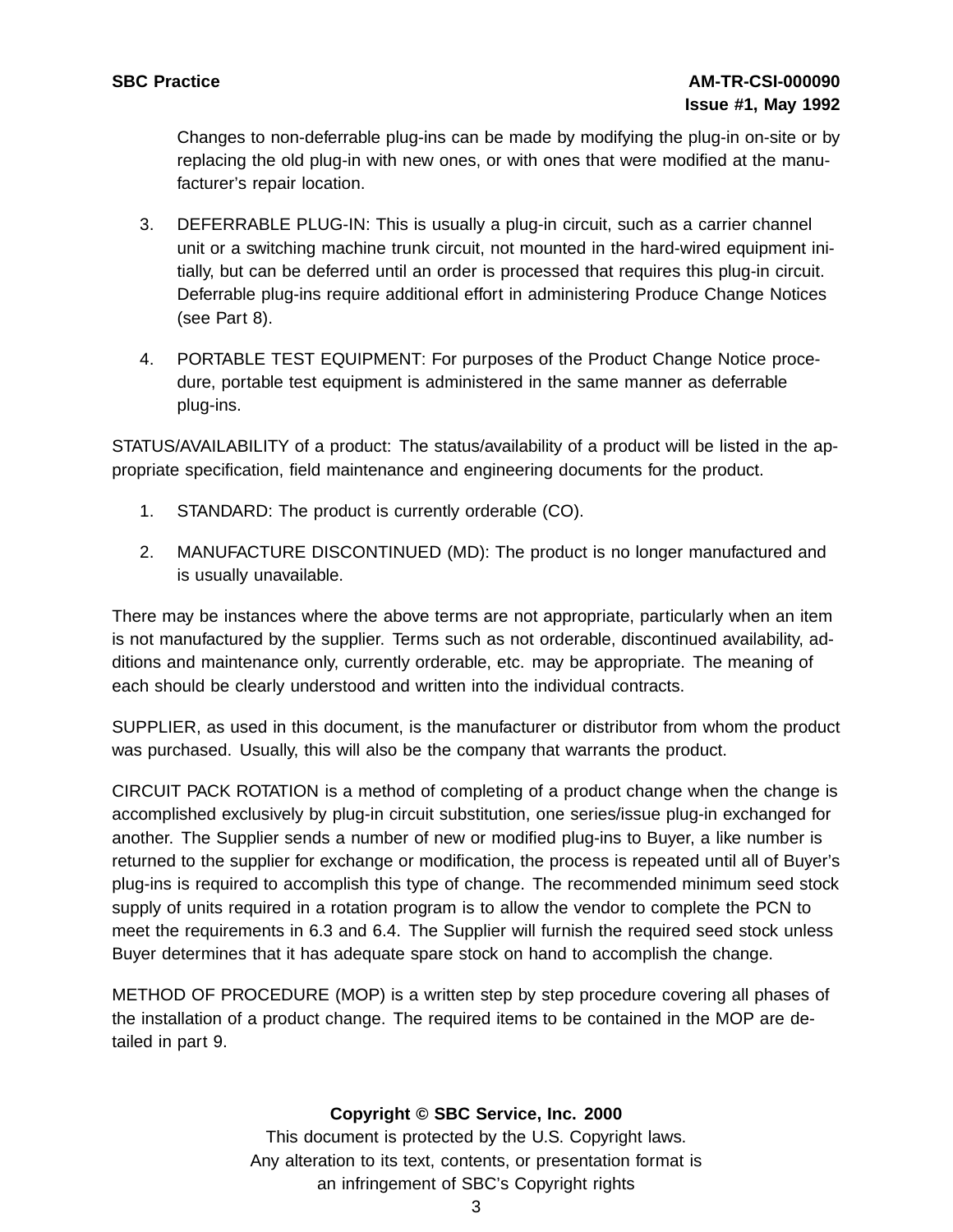#### **3. Product Changes**

Product changes range from those that are considered very minor and not field affecting to those that are significant. Non-field affecting would be those that have no affect on Buyer use and are transparent to the field maintenance forces, no component values have changed and the product functions exactly as it did prior to the change. Since all changes may have an effect on product reliability, they must be documented. A Product Change, however, does not include the introduction of new products.

Modifications are considered significant when they affect the performance or life span of the product. Such changes include any that can affect the form, fit, function, product technical specification, safety or reliability of the product. Even a cosmetic change may be considered significant. For example, a cosmetic change that involves painting a product with a new, textured paint which affects the thermal threshold of the product would be considered significant. Since the paint has altered the product's ability to withstand certain temperatures and, therefore, its performance, it must be referred to as a Product Change.

Suppliers are obligated to document all changes to their products throughout the life of the product in accordance with Section 4. Customer notification of change should be in accordance with Par. 6.1.

Other sections of this document discuss situations when it may be appropriate for Buyer to implement and install a product change. However because of limited facilities, lack of proper test equipment and personnel available for this type of work, no product change will be accomplished by providing loose parts to Buyer without prior Buyer approval. This is particularly relevant where plug-in circuits are involved.

Most of the sections of this document apply directly to hardware. However, the term Product Change can include changes to hardware, firmware and software. There are some procedures that only apply to firmware and software changes.

Firmware in the loose chip form is very ESD sensitive, and Buyer's field locations usually are not equipped for operations involving the handling and changing of this type of material. Therefore, product changes that involve firmware should be accomplished by changing the complete plug-in unit that the firmware is mounted on or down loading the memory device. The firmware issue marking should comply to the marking standards as outlined in Telcordia (formally Bellcore) TR-STS-000485, as revised from time to time by Telcordia (formally Bellcore).

Software: In today's environment, many changes to a product are accomplished in software only, without changing any hardware. These changes are made to fix problems, improve operation, add features or update a product. There are generally two types of changes.

# **Copyright © SBC Service, Inc. 2000**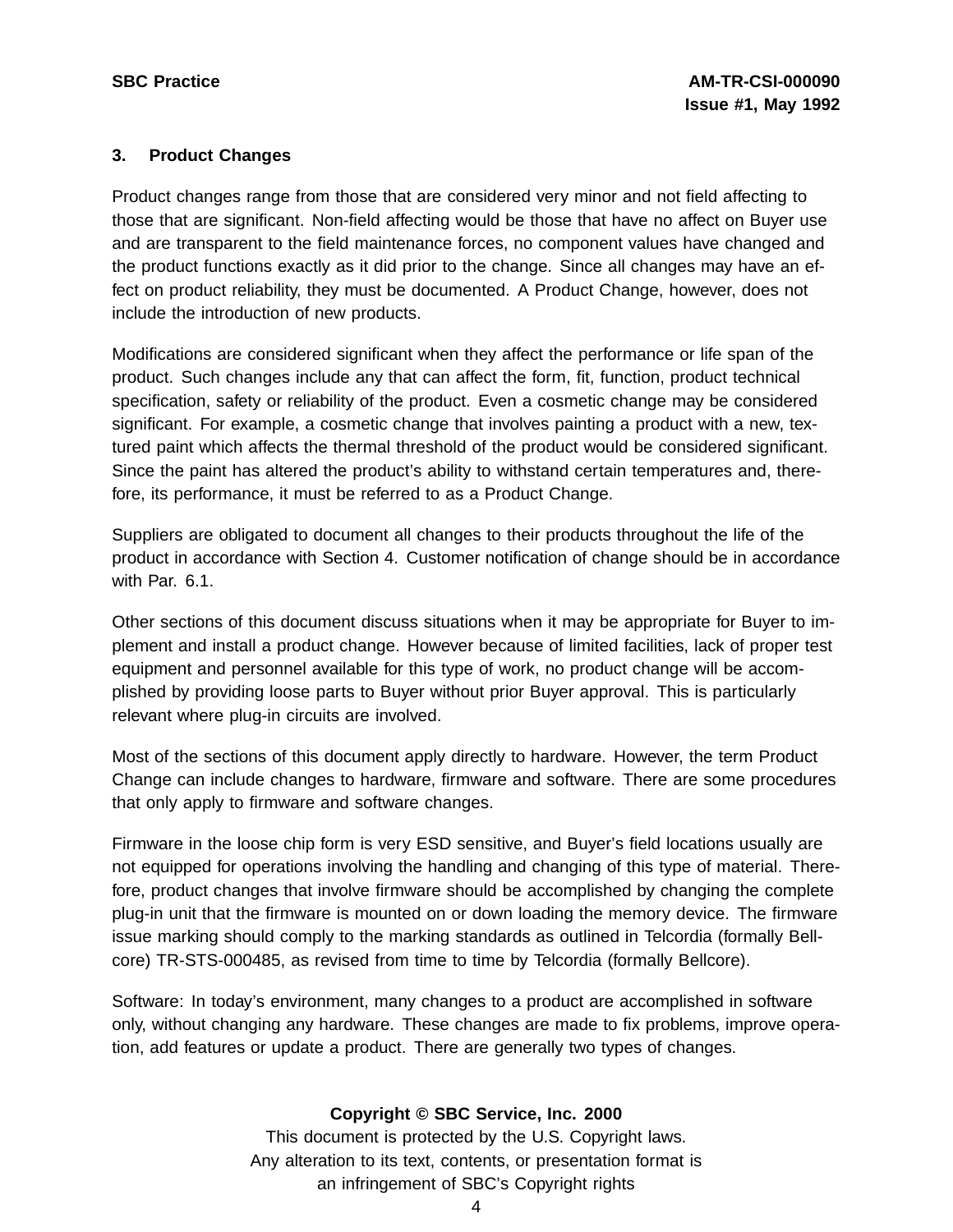- 1. Patching: (Sometimes called overwrite or software fix). This is information issued by the supplier to change a particular piece of a program. It may be supplied on machine readable media or via a mechanized system.
- 2. Program Retrofit or Update: This is usually the change of a complete program and is supplied on disk or tape.

Rules for software changes can be found in the Telcordia (formally Bellcore) LSSGR (FR-NWT-000064) section 8.6 (TR-TSY-000541). This section was primarily issued for switching systems but applies to any software based system. Documentation for software standards can be found in Telcordia (formally Bellcore) LSSGR sections 19.2 and 19.3, (TR-TSY-000519) and TR-EOP-000208, Stored Program Control Software Documentation Standards.

#### **4. Product Change Classification**

The classification of changes serves to uniformly categorize all changes made to products. All changes to a Supplier's product shall be classified by that Supplier to one of the classification codes. These codes are A, B, D, and 'other' (Suppliers internal coding of product changes may differ, but any reference to product changes issued to Buyer should reflect the A, B, D or 'other' classification). The changes range from higher to lower degrees of urgency as they are listed from A to 'other'. A has the highest urgency, while 'other' has the lowest. Each classification code designates the urgency of the change and the party responsible for financing the change (i.e., Supplier or Buyer). If Buyer disagrees with any classification issued by the Supplier, the Supplier shall present evidence that such a classification is justified. Supplier justification of classification shall be presented in writing within 30 days of said request from buyer. If Buyer disagrees with the Supplier's classification justification, the Supplier will negotiate with Buyer until a final resolution is mutually agreed upon by both parties.

Class A, B, D and 'other' changes are defined in the following paragraphs, along with a general description and the application of each.

#### Class A CHANGE

- 1. The Class A designation applies to changes required to correct a product deficiency, for example:
	- Safety or fire hazard (Class A changes to correct safety or fire hazards will not be made dependent on any other change).
	- Electrically or mechanically inoperative.

#### **Copyright © SBC Service, Inc. 2000**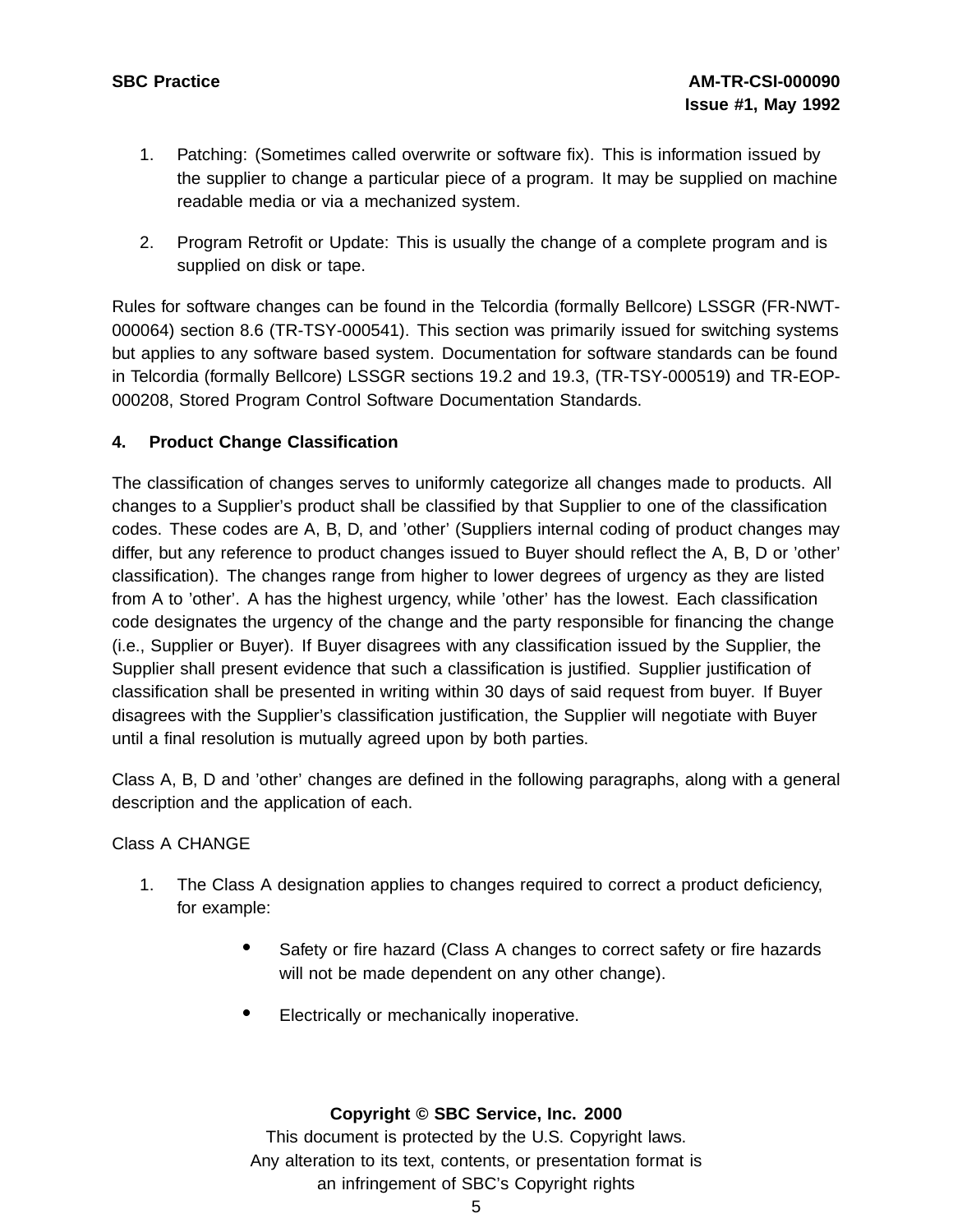- Operational or design defects that cause higher than the Supplier's advertised product failure rates on a per unit rate (i.e., failure in time for a circuit pack), or cause adverse Buyer/subscriber reaction.
- Unsatisfactory operation
- Product does not operate as documented in the Supplier's descriptive literature and/or product technical specifications, as warranted by the supplier or specified in the contract with Buyer
- 2. Buyer must be informed immediately upon determination that any Class A change is required since it could affect installation dates or require changes to products which have been delivered to Buyer for installation.
- 3. Class A changes require immediate action by the Supplier to correct the condition in all of the product involved (except as indicated in 7). This would include all of the product still owned by the supplier and all of the product owned by Buyer including spare stock.
- 4. Product in manufacture should have all available product changes completed before shipment.
- 5. Product delivered to Buyer but still being installed should have all Class A changes applied to the equipment before it is turned over to Buyer. Where Class A change application could affect job completion dates, Buyer's Maintenance Engineer should be notified. the change could then be reviewed and their application prioritized.
- 6. A list of all Class A changes applied during the equipment installation period should be turned over to the Maintenance Engineer.
- 7. Limited Application or conditional Changes: In some cases it may be necessary to make a change only on a limited number of a particular type of product. This might occur when it is necessary to correct a condition that affects a specific product over time, specific subset of products, specific product combinations or with the use of certain options. These conditions shall be described on the Product Change Notice. The determination of which applications require change shall be justified to Buyer as per 4.1.
	- Notification that this is <sup>a</sup> conditional change should appear on the Product Change Notice.
	- All known conditions shall be listed clearly and prominently in the change notice text (reason for change field).

#### **Copyright © SBC Service, Inc. 2000**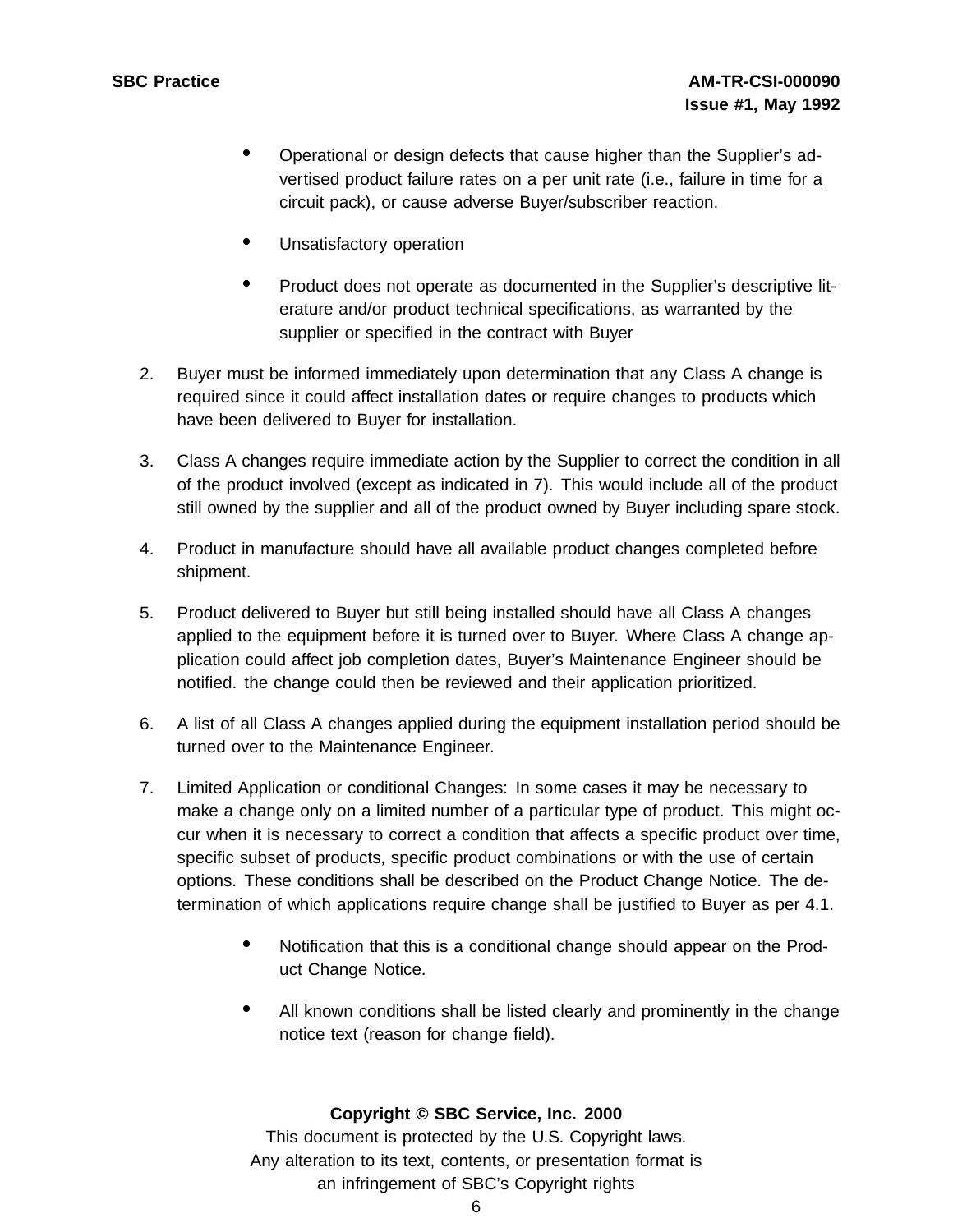Except for completion timeframes, all of the items listed for A changes also apply to said conditional changes. Completion timeframes may be extended when the known conditions may not have immediate impact but could become apparent over time. Any timeframe extensions should be granted at the sole discretion of Buyer.

### CLASS B CHANGE

The Class B designation applies to changes made to incorporate improvements in design resulting in better operation, improved testing and maintenance, longer life, service improvements, cost reductions to Buyer, and addition of new features. Class B changes are applied to manufactured products and may be recommended for application to existing equipment in the field. The decision to purchase and apply Class B changes is the responsibility of Buyer. In the event Buyer elects to purchase plug-ins without the Class B changes being made, after the effective data for such changes, Supplier agrees to furnish Buyer plug-ins without the Class B changes during the term of the applicable Buyer/Supplier contract.

#### CLASS D CHANGE

The Class D designation applies to changes that incorporate minor new features and design improvements that do not affect the existing functionality, or other minor service improvement and test capabilities not sufficiently significant to require a Class B change. Component changes which involve physical or electrical specification differences to the replaced component and require a "product identification change" are considered Class D.

- Routine changes in <sup>a</sup> product documentation or technical specification; i.e., status/availability, titles, clarification of notes, and correction of drawing error should also be Class D. Buyer should be notified of class D changes as per Section 6.9.
- Class <sup>D</sup> changes should not affect compatibility, Buyer cost, or Buyer use of the product. These changes are applied only to Supplier owned products and are not recommended for application to existing equipment in the field. However they may, on a non-billable basis, be applied to a product during the repair process when necessary for factory test purposes

# CLASS 'OTHER' CHANGES

The Class 'Other' change class is used when a change is required to facilitate manufacture or to effect a supplier cost reduction. This change requires that there be no product ID change. It covers changes not classified as A, B or D and does not impact form, fit or function, or diminish product reliability and quality. See sec. 6.10 for supplier notification responsibilities.

#### **Copyright © SBC Service, Inc. 2000**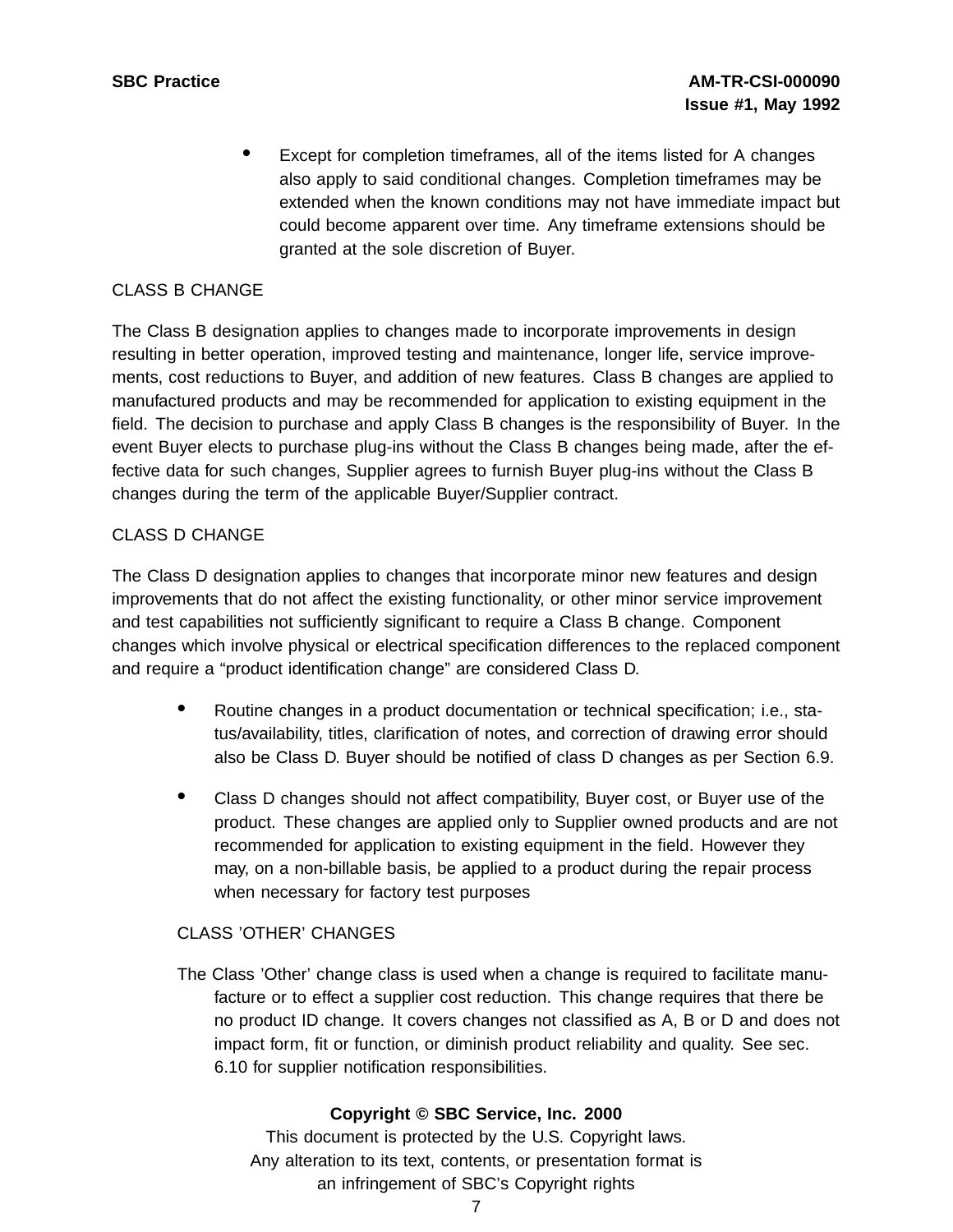In no event shall Supplier ship product subject to a class A or B change without the prior written approval of Buyer.

#### **5. Billing For Changes**

In the following paragraphs, the party normally responsible for financing each type of change is identified. Contracts between Buyer and its suppliers may alter this section. Product liability or government regulations may also affect billing responsibility.

Class A changes shall be paid for by the Supplier and provided on a non-billable basis to Buyer.

Class B changes normally are provided only on receipt of an Order from Buyer. Payment shall be made by Buyer when the change has been completed according to contractual agreements.

Class D changes normally have no billing associated. If there should be some unusual circumstance that causes Buyer to request the a Class D change be applied, the billing shall be negotiated.

Class "other" changes do not have associated billing.

Except in emergency situations, such as machine outage, extensive equipment failure or unsafe conditions, Buyer's Maintenance engineer should be consulted to authorize any delays. The Maintenance Engineer will immediately act to resolve the problem and expedite the application of the Class A change.

#### **6. Supplier Responsibilities**

The Supplier shall submit a Product Change Notice at least thirty (30) days prior to the release date of all Product Changes except in cases of Class A changes which require notification immediately upon determining that a Class A change is to be made. A sample Product Change Notice form is provided at the end of this document. The form may be used as is, or modified for use, but all items of information listed on the form must be separately defined in the product Change Notice.

**NOTE:** Any exceptions must be agreed to by Buyer. Exceptions will not apply to documentation corrections, changes in status and availability, or changes that require product marking changes.

Supplier shall provide a monthly list of other than A or B changes by product ID. This list shall be distributed to the Telcordia (formally Bellcore) Quality Representative and/or Buyer, as so directed by Buyer.

#### **Copyright © SBC Service, Inc. 2000**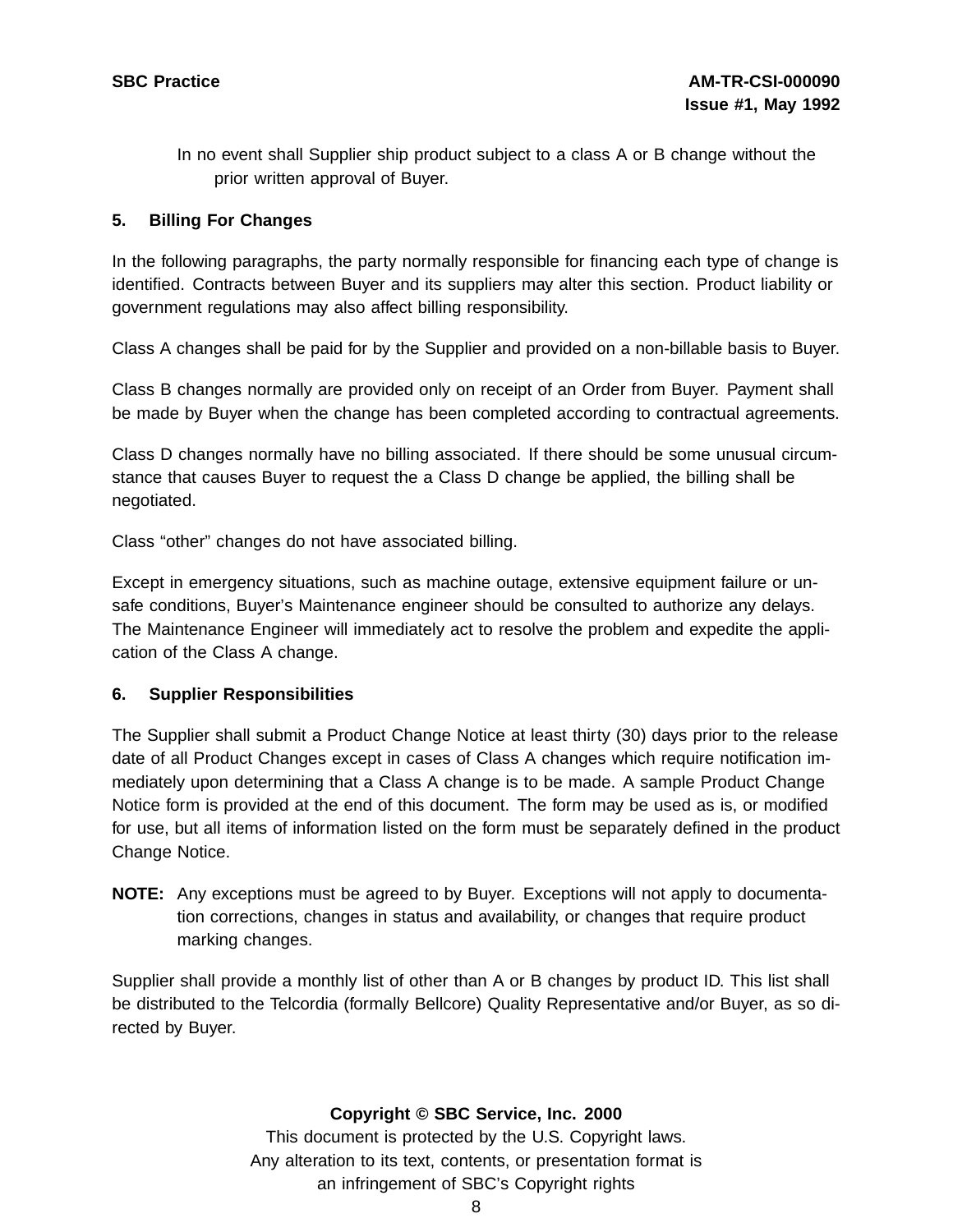The Supplier shall be responsible for developing a MOP for accomplishing the change. It will be prepared by the installation supervisor or installer, and agreed to by Buyer (paragraphs 2.15 and part 9).

Where the original equipment was installed by the supplier, the supplier shall be responsible for installing the change in all Buyer locations affected by the PCN. The change shall be completed in a timely manner, usually within 180 days of the release of the Product Change Notice ( see paragraph 6.4 and 6.5 for exclusions).

Where extensive plug-in substitution is being done using pack rotation (see paragraph 2.14), with agreement from Buyer, the time period for Class A changes can be extended to 1 year. for conditional Class A changes, at Buyer's option, the time period may be extended beyond the 1 year period.

In certain circumstances Buyer may elect or agree to install the change at one or more locations themselves. The agreement and change procedure shall be negotiated between the Supplier and Buyer. All material required, detailed installation instructions, and any drawings or other documentation required, shall be supplied to Buyer prior to the release date of the Product Change. For Class A changes, such materials will be furnished at no charge.

At the time of Buyer notification, the Supplier shall provide the following 25 separate items of information. No omissions or deviations from the applicable items of information shall be allowed unless changed or excluded in the contract negotiated between buyer and the Supplier.

- 1. Supplier Information: Supplier's name, address, technical contact name and phone number.
- 2. Product Change Notice Number: Number conforming to a single sequential number scheme used by Supplier.
- 3. Issue Date of Change: Date Product Change Notice is transmitted.
- 4. System of Product Description: Description of the product affected; e.g., BMS 700, 2W Line Card.
- 5. New Product Code: Unique identity of the changed product; e.g., Circuit Pack CP 11101, Series 1, List 4.
- 6. Old Product Code: Unique identity of the product being changed; e.g., Circuit Pack CP 11101, Series 1, List 3.
- 7. New CLEI Code(s): The alpha-numeric CLEI code(s) assigned to the changed product.

#### **Copyright © SBC Service, Inc. 2000**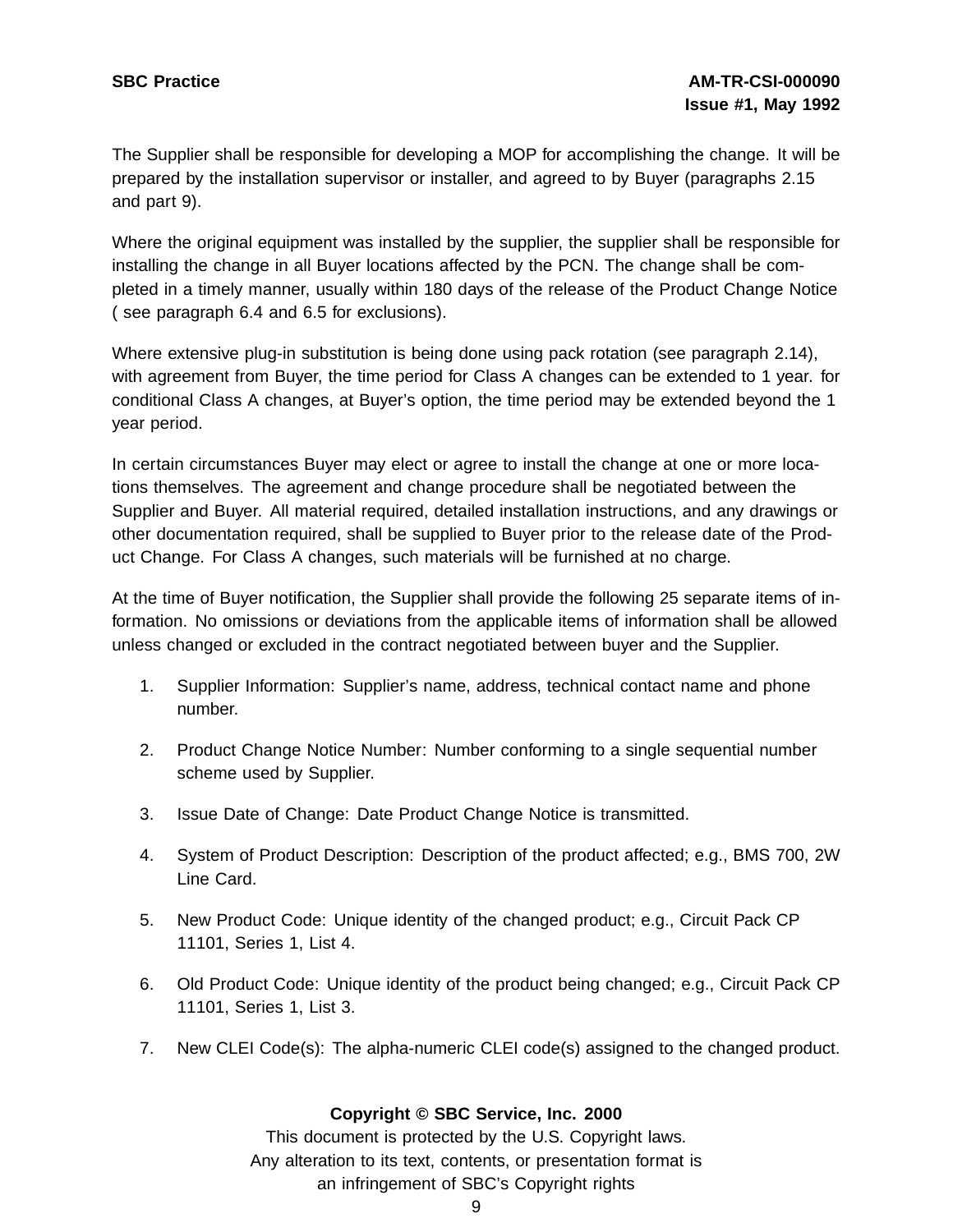- 8. Old CLEI Code(s): All CLEI codes of equipment associated with this change (see item 9).
- 9. Associated products or Changes Affected: Coordinated product changes that must be applied in conjunction with, or prior to , this change.
- 10. Drawing Number: The circuit (schematic or equivalent) drawing number and issue that incorporates the change; this is the number of the principal drawing supplied to the Buyer through normal distribution, that shows the circuit and/or the equipment being changed.
- 11. Product Change Classification: classification of the change (A, B, D, or other).
- 12. Classification Substantiation: Details of why this classification is appropriate.
- 13. Reason for Change: Detailed explanation of why the change is necessary, for example:
	- A. Is change a manufacturing change or does it fix a service trouble condition or safety hazard?
	- B. What are the symptoms of the condition being corrected?
- 14. Description of Change: Installation details of change, for example:
	- A. What is to be changed?
	- B. How is it to be changed?
	- C. How can change be tested/verified?
- 15. Effect of Change: Description of the effect of the change on:
	- A. Service
	- B. Transmission
	- C. Traffic
	- D. Maintenance
	- E. Reliability
	- F. Product Technical Specifications (defined in paragraph 2.7)

#### **Copyright © SBC Service, Inc. 2000**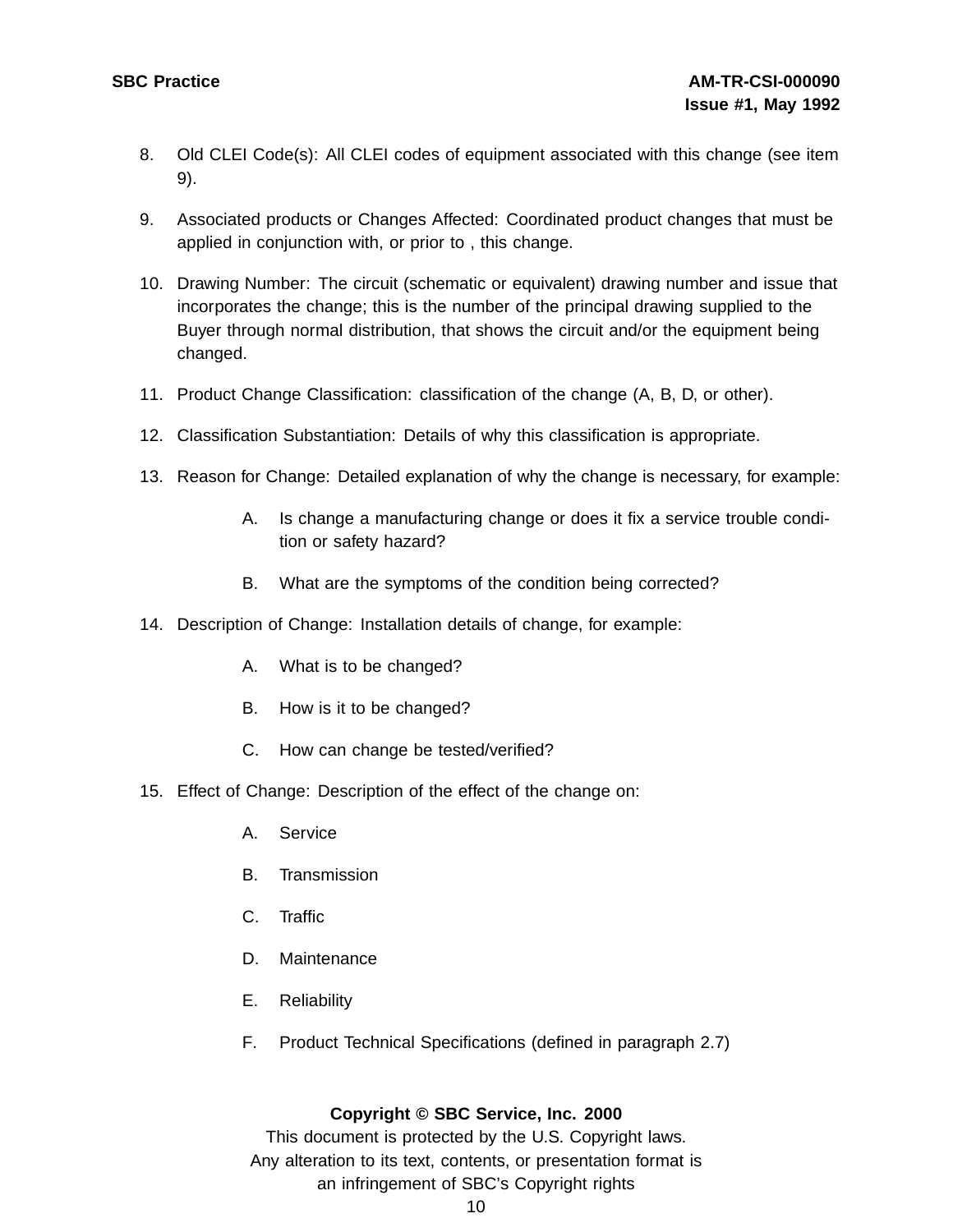- G. Control Specifications (defined in paragraph 2.8)
- H. Safety.
- 16. Material Affected: Apparatus, wiring, plug-in circuits, etc., affected by the change
- 17. Documentation Affected: List of drawings, programs, practices, manuals, nomenclature, etc., affected by the change.
- 18. Supplier implementation Date: Date after which all newly manufactured products will incorporate the change.
- 19. Modification Completion (Expiration) Date (for conditional Class A changes only): Date after which Supplier terminates responsibility for applying the change, providing modification material, etc., on a non-billable basis.
- 20. Modification Location: Supplier recommendation for field or factory installation of the change.
- 21. Modification Cost: Applicable Buyer cost per unit or other pricing information (Class B and D only).
- 22. Location and Quantity of Equipment: Quantity shipped to the Buyer. If the Supplier has access to these records, the location and quantity of working or spare equipment owned by the Buyer, that requires the change. For Class A changes, if more space is required, a report showing the location and quantity could be attached. This report should be available upon request for Class B and D changes.
- 23. Attachments: Any supplementary reference information relative to the change.
- 24. Comments: Additional comments or recommendations of the Supplier.
- 25. Implementation Schedule: Supplier will provide, as applicable.
- In the event that Buyer and Supplier fail to reach agreement on any such changes to be made by Supplier, then Buyer shall have the right to terminate any or all Purchase Orders for products affected by such change without penalty or obligation of any kind.
- If the equipment being changed requires a CLEI code change, per TR-STS-000485, the Supplier shall contact Telcordia (formally Bellcore), Language Standards Division, for the new code in accordance with the procedures outlined in TR-STS-000485. In general, a CLEI code change is required if:

#### **Copyright © SBC Service, Inc. 2000**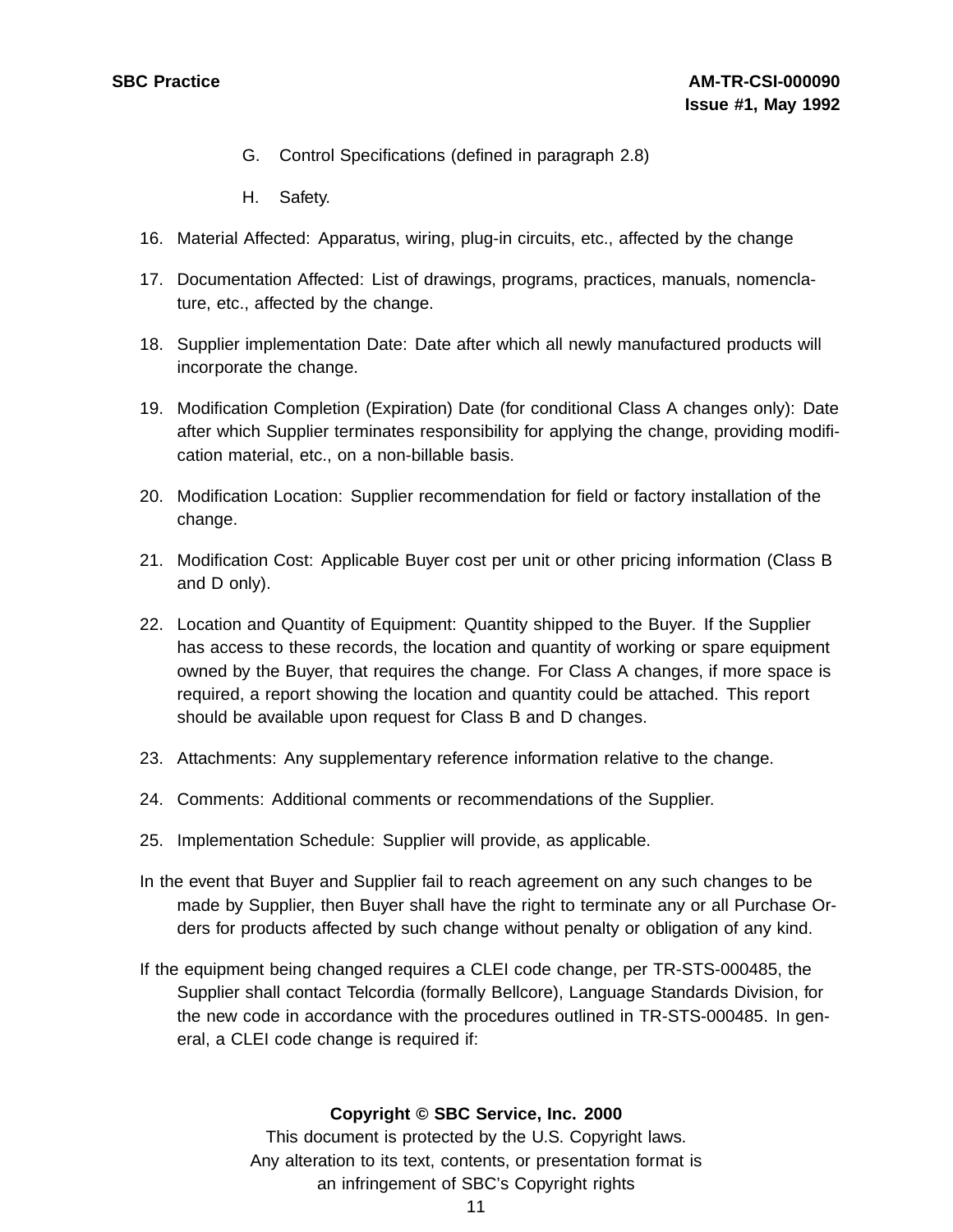- I. Any component on the plug-in product has been changed for another of different value or tolerance, regardless of the interchangeability and functional characteristics of the resulting product.
- II. A changed plug-in product is not bidirectionally interchangeable physically, electrically or functionally, with its predecessor. ( A 7-digit CLEI code change is required for Class A and B changes).
- III. A changed hard-wired product is functionally different (features added, deleted or changed) from its predecessor.
- IV. A manufacturer's part, model, drawing, issue/vintage or identification number is changed for that product.
- V. A manufacturer's company name is changed.

Only the standard markings as described in the documents listed in paragraph 2.10 will be acceptable for PCNs.

- **NOTE:** There may be instances where a product will require testing or inspection marking when it has not been changed.
- One instance of this could be when a change only affects a limited number of the product and a screening or physical examination is required to identify the affected units. To avoid constant rechecking or future identification problems, a marking change would be required to identify it as having been examined and found not to require the change.
- The supplier shall furnish monthly status reports to Buyer for all Class A changes on plugins and hard-wired equipment that are to be installed or tracked to completion by the Supplier (see part 11.0). This report will contain the following 11 items:
	- I. Product Change Notice Number
	- II. Identity of the product
	- III. Model or part number and issue
	- IV. CLEI code, if applicable
	- V. Date Product Change Notice sent to Buyer
	- VI. Material ship date
	- VII. Installation or application responsibility

#### **Copyright © SBC Service, Inc. 2000**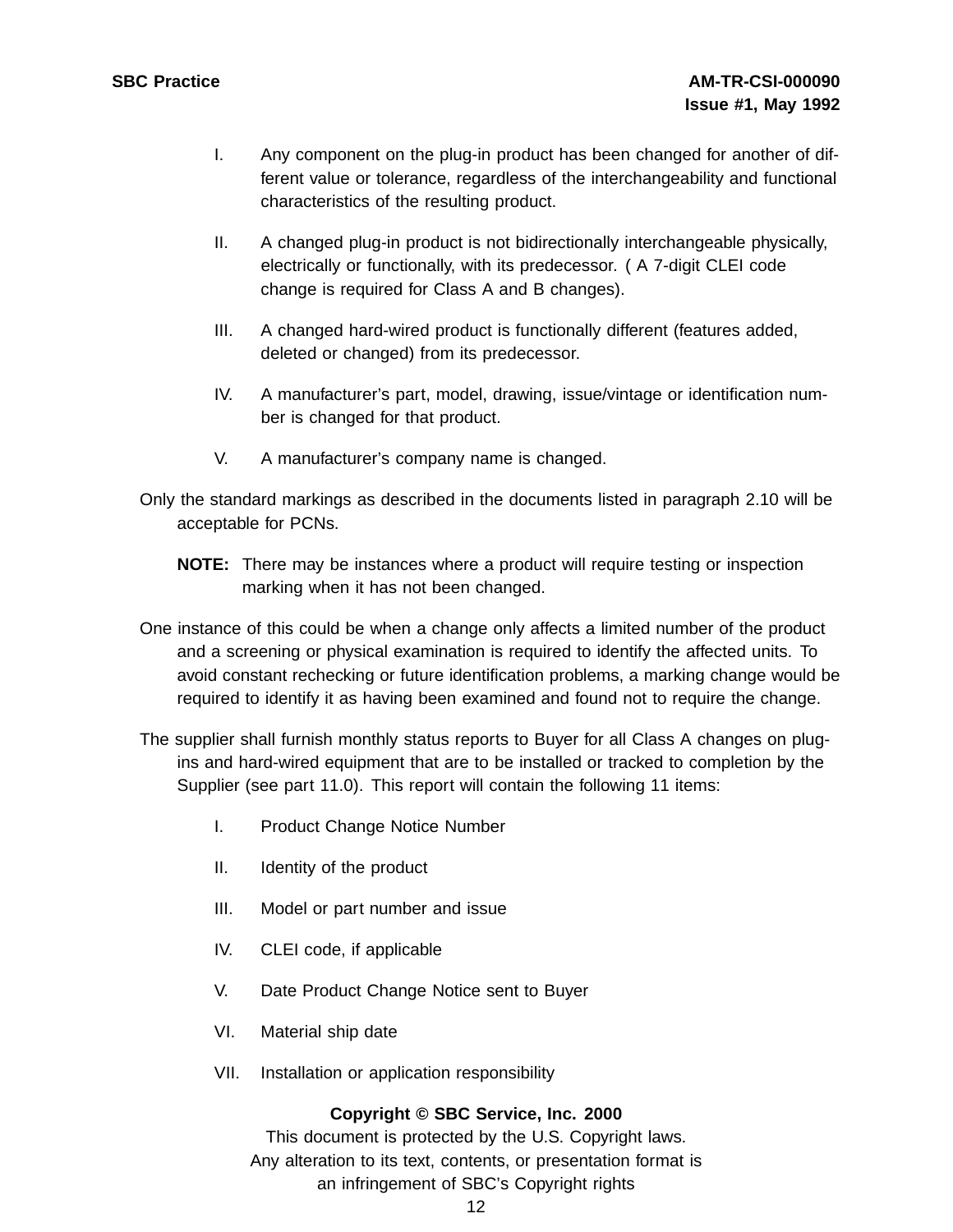- VIII. Locations at which change is to be made (if the Supplier maintains these records)
- IX. Date completed, by location
- X. Changes on hold at any location. Are they held by Supplier or Buyer?
- XI. If the change is on hold, why? i.e., waiting for material, manpower, related work, etc.

The Supplier shall furnish Buyer a monthly summary report listing all Product Change Notices, by product ID code, released to Buyer during the previous 12 months (see Part 11.0). This report will contain the following 6 items:

- 1. Product Change Notice Number
- 2. Issue date of Change
- 3. Drawing Number
- 4. Change Classification
- 5. Modification Expiration Date.
- 6. Brief description of Change.

The Supplier shall furnish Buyer a monthly report, by product ID, listing all changes other than Class A or B. This report shall contain the following items:

- 1. Issue date of change
- 2. Identity of the product
- 3. Description of the change

If the Supplier cancels a change, Buyer shall be notified through the same channels that announced the change. The Supplier must state the reason for cancellation and what action is to be taken in locations where the change may already have been implemented.

If a Supplier changes the Status/Availability (defined in paragraph 2.13) of a product, the change shall be announced in a Class D Product Change Notice or other notification system as agreed to by Buyer. This information must be available to Buyer for ongoing and future Product Change Notice implementation plans.

#### **Copyright © SBC Service, Inc. 2000**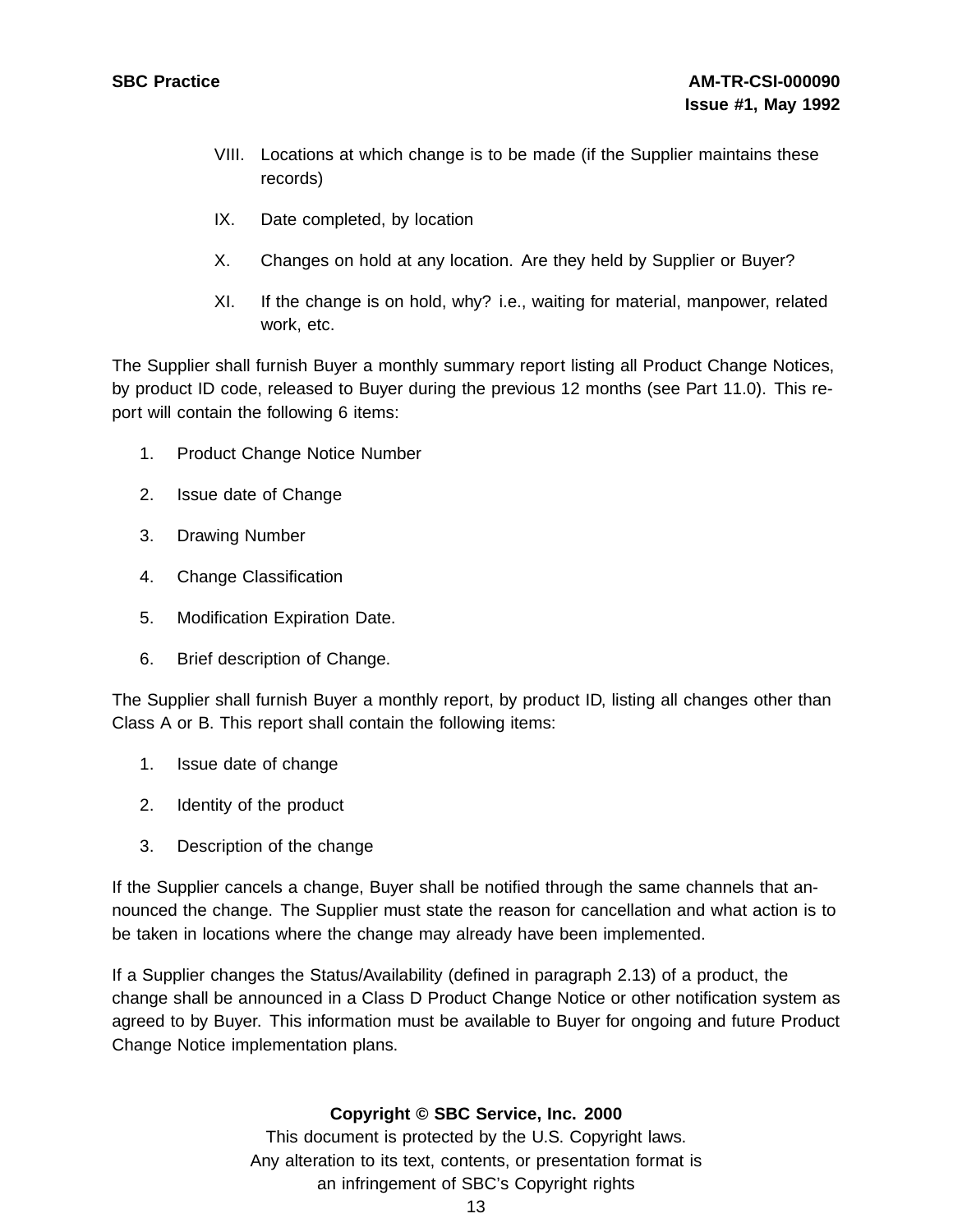Defects found by Buyer verification/audits (see Part 10.0) of an installed product change, shall be corrected by the Supplier within 30 days of notification of the defect. Defects that are serious and/or service affecting shall be corrected immediately.

Buyer may have publications addressing engineering and installation requirements or standards in that Company. If so, these requirements/standards shall be strictly adhered to.

All changes to the office records not corrected or changed during the engineering of the job shall be marked and manually changed by the installer and returned to Buyer.

If the Supplier has access to or maintains the office equipment record that defines the equipment affected by the product change, they are responsible for updating the records. If the Supplier does not have access to the office equipment records they shall provide the product change information and the related equipment information to Buyer's Maintenance Engineer.

The Supplier shall furnish buyer a copy of all drawings and associated documents that are affected by the Product Change. The documents shall be supplied to each Buyer location that will have the product change applied.

#### **7. Buyer's Responsibility**

The Buyer Maintenance Engineer, or other organization designed by Buyer, will review the Product Change Notice for completeness and evaluate the change. Some considerations used in the evaluation are:

- 1. Need to make the change
- 2. Compatibility
- 3. Function
- 4. Who will pay for the change
- 5. How will the change be implemented
- 6. Will it be done at Buyer or Supplier location
- 7. What are the possible service impacts
- 8. Is the purpose of the change clearly defined
- 9. Is the Product Change classification valid

#### **Copyright © SBC Service, Inc. 2000**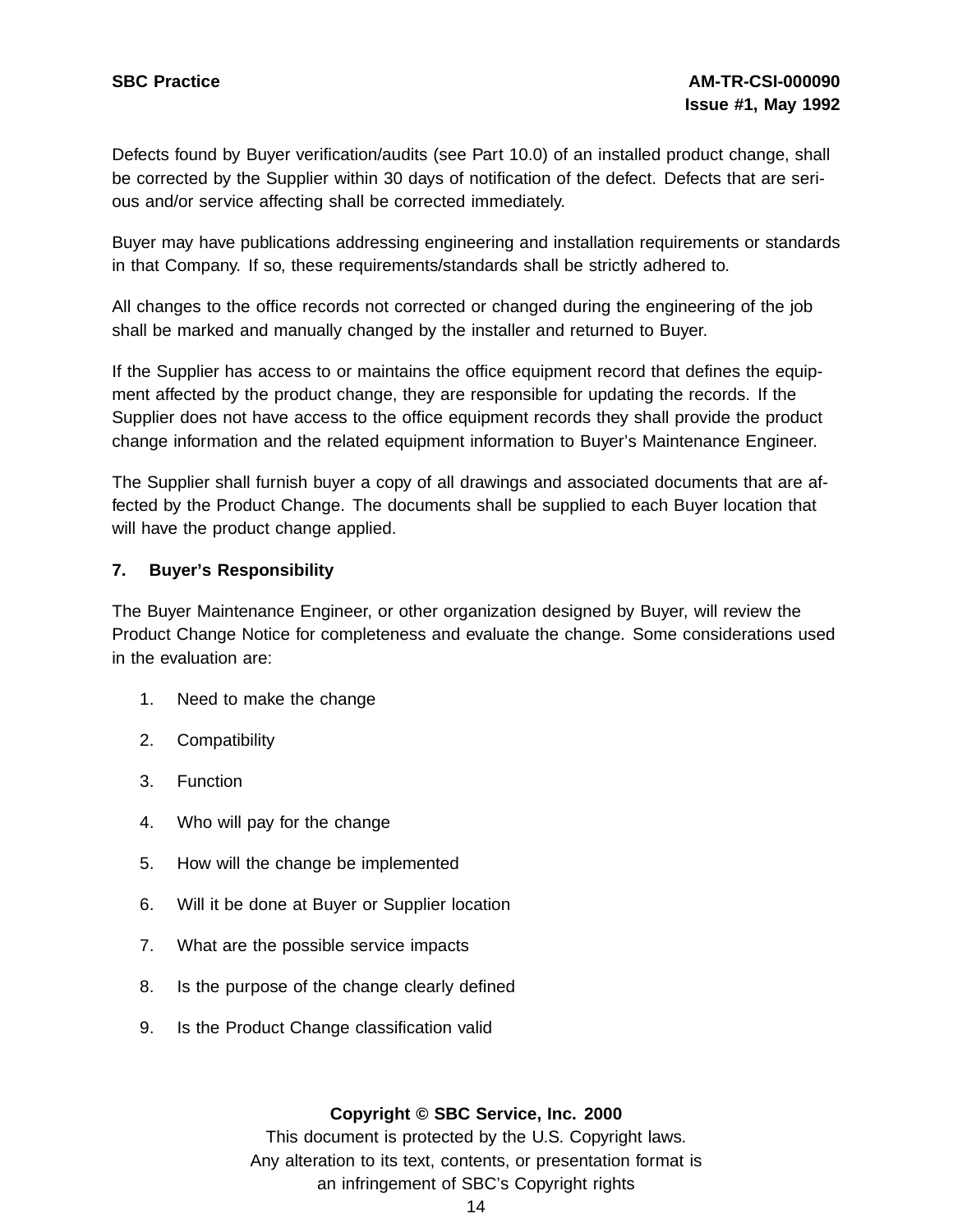- 10. If the change is to be made by Buyer, is it described in sufficient detail as to be easily understood
- 11. Is the test and verification information adequate.
- If Buyer's Maintenance Engineer in review finds fault with any of the above items, Buyer shall notify the Supplier in writing. The reasons for finding fault will also be stated. Notwithstanding Buyer's response, the Suppliers and its manufacturer remain solely responsible for the design and manufacture of its products.
- A Buyer representative will participate in preparing a proper MOP (part 9.) to implement the change and ensure that it is followed until the job completes.
- Class A changes will be promptly implemented. The right to waive or defer the implementation of any Class A change for any reason is retained by Buyer's Maintenance Engineer or other designated personnel. If the implementation is waived or deferred, written notification to the Supplier is required.
- For safety or service protection, it may be necessary for the maintenance forces to halt or defer the installation of a change. The maintenance Engineer should be notified. If the Supplier is installing the change, and the need to halt or defer the change results in failure to meet a previously arranged installation date, every effort would be made to establish a new date at the time of delay.
- If a Supplier maintaining the central office equipment records is not installing the change, Buyer's Maintenance Engineer or other designated personnel will report to that supplier's designated Change Notice Administrator, all change notice completions, by location. Any tracking of this type of change by the Supplier must be negotiated by the Buyer.

#### **8. Additional Effort Required for Deferrable Plug-Ins**

When a Product Change Notice is received for deferrable plug-ins, and the locations are unknown by the Supplier it is necessary that Buyer, using the CLEI code, search the Plug In Control (PIC) computer inventory to determine the locations and quantities of the circuits to be changed. The installation method usually used is the "pack rotation method" (see par. 2.15).

Two additional methods of making changes to deferrable plug-ins are:

1. Buyer notifies the Supplier of the locations and quantities of the circuits, and the Supplier makes on-site modifications.

#### **Copyright © SBC Service, Inc. 2000**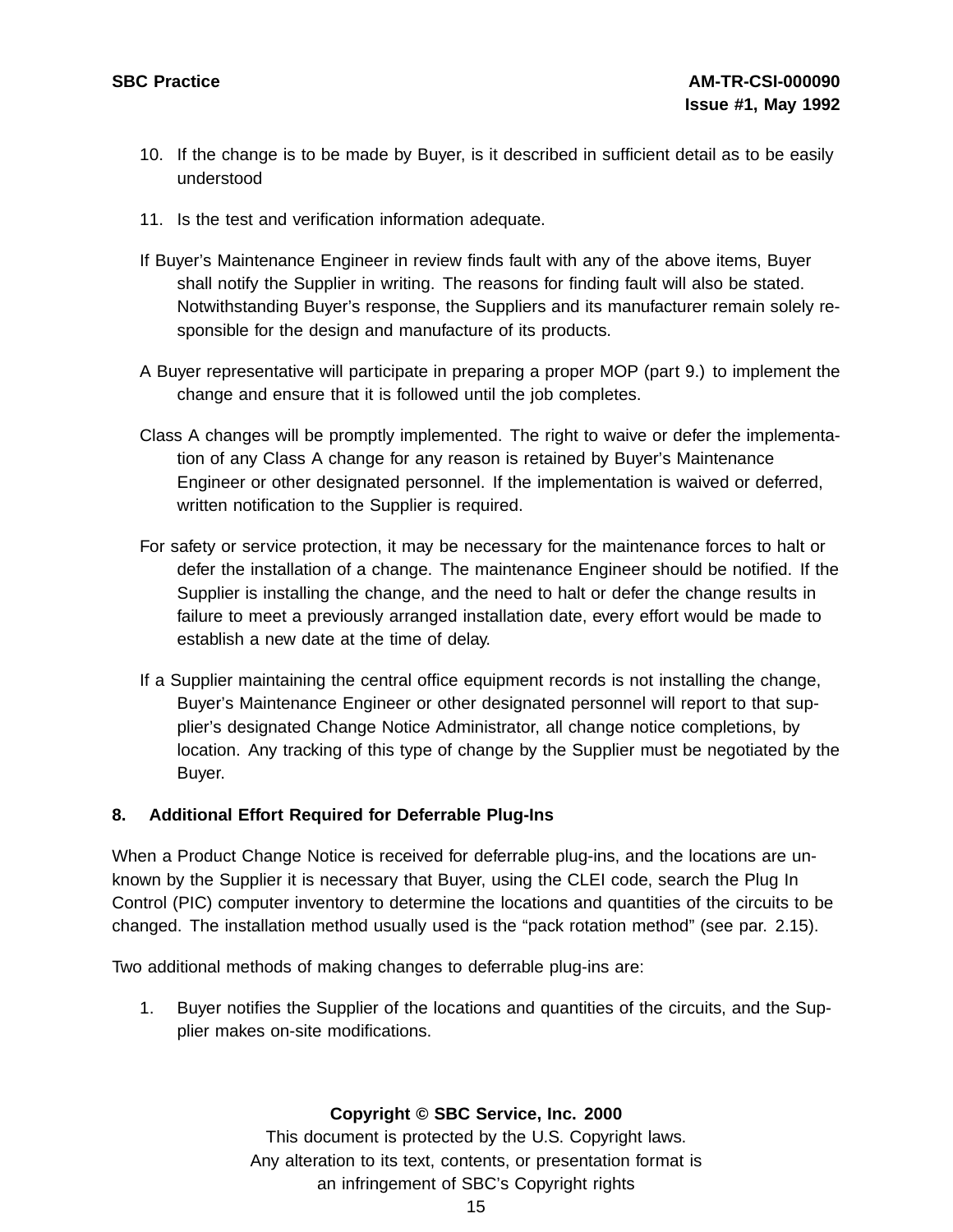- 2. The Supplier sends Buyer a number of modification kits equal to the number of circuits to be modified and Buyer installers implement the change.
- The Supplier should recommend, in the Product Change Notice, the method for implementing the change. The method may be dictated by the need to make shop adjustments or tests, or the need to test in the field. Buyer will choose a method of implementation that is in its best interest, considering cost and service.

#### **9. Method of Procedure (MOP)**

When installation work is being performed on a near Buyer's working central office/transport systems equipment, every effort must be made to prevent the occurrence of a service interruption. A written MOP (paragraph 2.16) shall be used to minimize the possibility of a service interruption. The MOP shall be prepared in accordance with Ameritech document AM-TR-EEN-000011, **Ameritech Installation Administrative and Workmanship Requirements**.

The MOP and any revisions shall be agreed upon and signed by the appropriate Buyer representative and the Supplier's installation representative at each work location prior to the beginning of installation. It will include all expected equipment outage times as well as the methodology to be used for the change process. The Supplier's representative is the installer supervisor. Buyer's representative should be the Maintenance Engineer or designated operations contact. MOPs should be prepared on a Buyer form or those Supplier forms authorized by Buyer.

The following 16 areas of concern shall be thoroughly understood prior to establishing a method of procedure. All of the times, tests, procedural steps and precautions should be detailed in the MOP.

- 1. The service-affecting hazards involved and degree of risk imposed.
- 2. Safety precautions to be used and any special equipment required for safety will be listed.
- 3. The installation methods, tools, and test sets to be used.
- 4. The experience of the personnel on the job.
- 5. Protection required for the equipment and tools.
- 6. The time during which the various work steps will be performed.
- 7. Which work steps will require notification to the Buyer representative before starting?

#### **Copyright © SBC Service, Inc. 2000**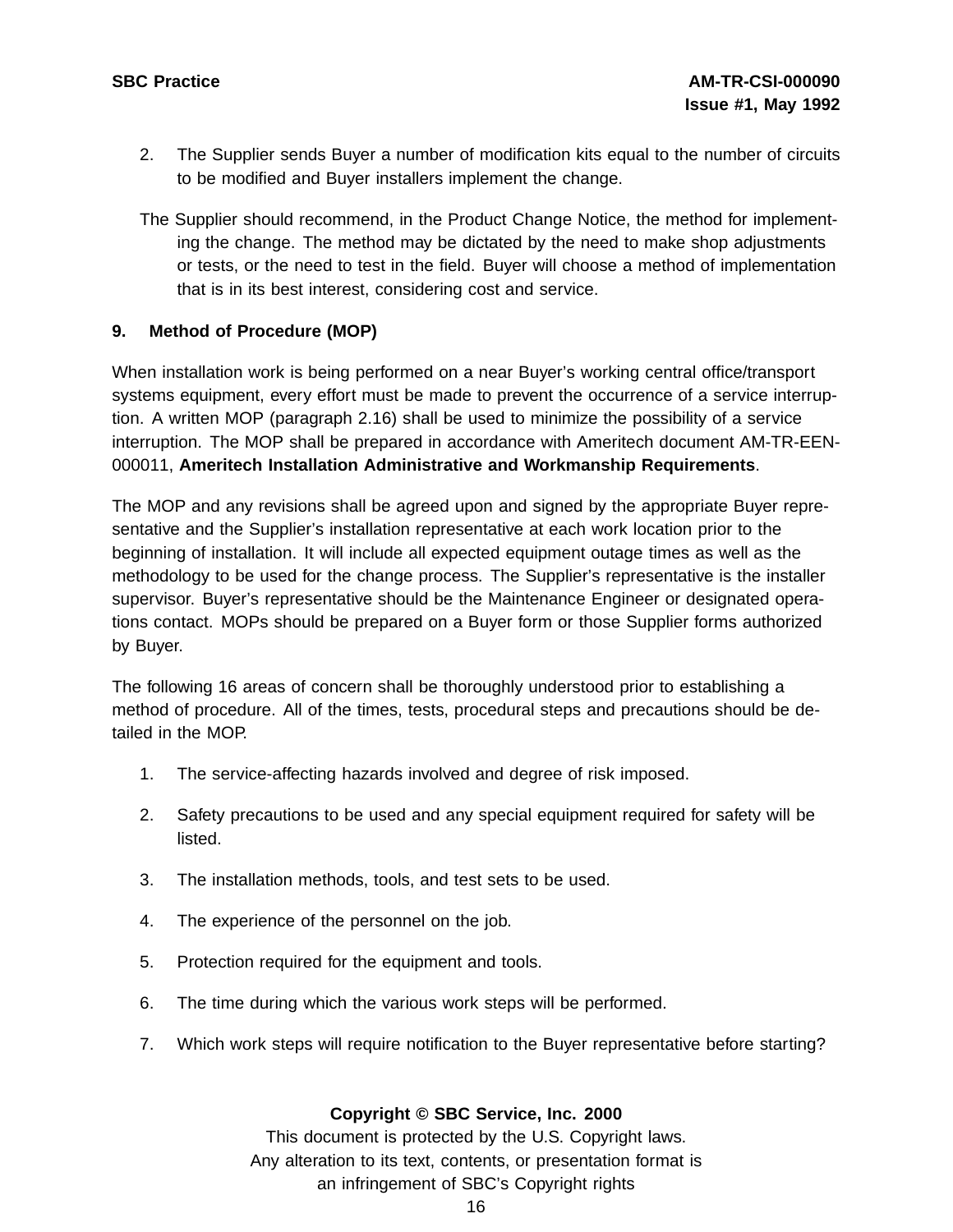- 8. Procedures to be followed and tests to be made before additional or modified equipment is connected to any working equipment. This is particularly true of equipment to be connected to common power supply leads or any other common leads that would affect the integrity of other equipment
- 9. Steps to be taken by the installer before any alarm associated with the work is disconnected.
- 10. Procedures to be followed to ensure that the stamping and/or fuse record will be checked with the proper drawing before any fuse is removed at the request of the installer.
- 11. Time of day or night the equipment removed from service must be restored.
- 12. Reports of progress required during the scheduled interval and, in case of unforeseen delays, what additional measures can be taken to insure that the equipment will be restored to service on time.
- 13. Identification of save stop points if the work will extend beyond a work shift and/or if trouble is encountered with working equipment.
- 14. Which work steps will require the assistance of Buyer's employees?
- 15. Installer handbook (or other) tests that are applicable for all wiring operations. If Supplier documents are referenced in the MOP, they must be furnished to Buyer. If Supplier documents cannot be furnished because of proprietary information, the pertinent narrative in the document must be included in the MOP.
- 16. Name, Title, Location and Telephone Number (including emergency number) of responsible installation and Buyer supervisors.

All work shall be completed between the hours covered in the procedure as agreed upon by the installation supervisor and Buyer personnel. Work on critical equipment such as common current supplies and Central Processor Equipment should be performed when a service affecting error and restoration would have minimum impact.

the MOP shall include adequate testing time after a transition or modification. If the actual transition or modification extends beyond the estimated allotment of time, testing shall not be compromised to comply with the estimated schedule on the MOP.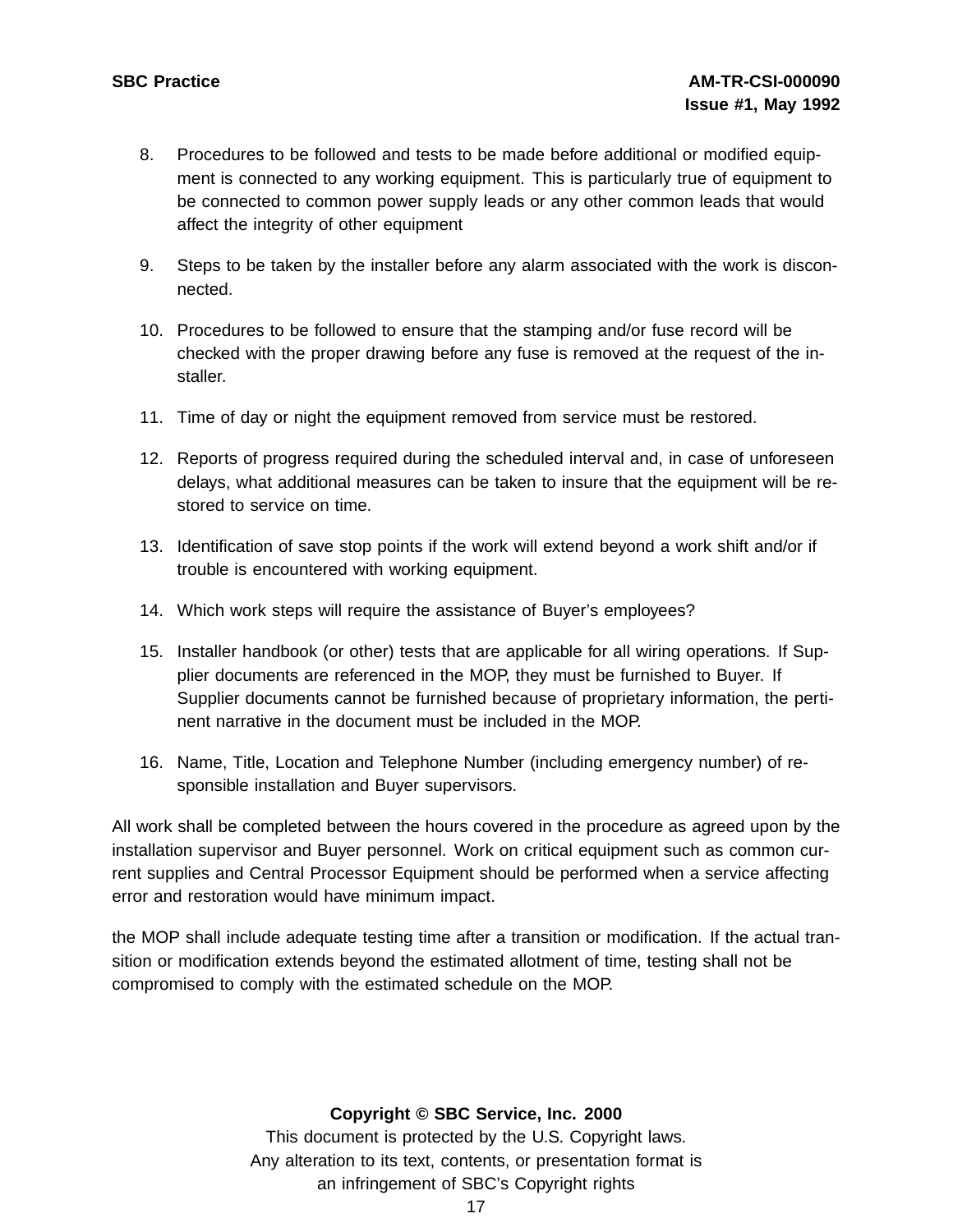#### **10. Verification and Audit**

Buyer's Maintenance Engineer, or other representative designated by Buyer will perform Quality Assurance Audits on the applied Product Change Notice. The audit will ascertain whether:

- 1. The change has been applied according to the Product Change Notice and any associated drawings and documentation.
- 2. Installation workmanship conforms to prescribed guidelines.
- 3. The modified equipment is performing as documented.
- 4. The proper bar code label with the correct CLEI code is affixed to the modified equipment.

Defects found by the audit shall be corrected by the Supplier within thirty (30) days. Serious defects will be corrected immediately.

#### **11. Notification**

Product Change Notices, Change Notice Summaries and status reports (paragraph 6.8 and 6.9) shall be sent by the Supplier to Buyer's predetermined locations. Minimum quantities and mailing locations shall be defined in the contract between Buyer and the Supplier.

Status and summary reports may be delivered by mechanized systems. All mechanized systems must be agreed upon and approved by Buyer.

A completion notification, by work location, shall be sent to a location designated by Buyer. The completion notification shall be signed by both the Supplier's representative responsible for making the change and Buyer's representative designated as responsible for accepting and approving the Change. This notification should be received within 7 working days of the change completion.

#### **12. Mechanized Product Change Notification Systems (Objective)**

It is an objective that Mechanized Product Change Notification Systems shall follow the same PCN format as non-mechanized systems and must include all of the applicable Product Change Notice information listed in paragraph 6.6 and the Product change Notice Status and Summary information listed in paragraph 6.8 and 6.9. This Objective represents a goal to be achieved and may be reclassified as a requirement in the future. Any mechanized system will only be acceptable if approved by Buyer. Access to these systems and adequate copies of the PCN shall be provided on a non-billable basis. The number of copies required should be negotiated by the Buyer.

#### **Copyright © SBC Service, Inc. 2000**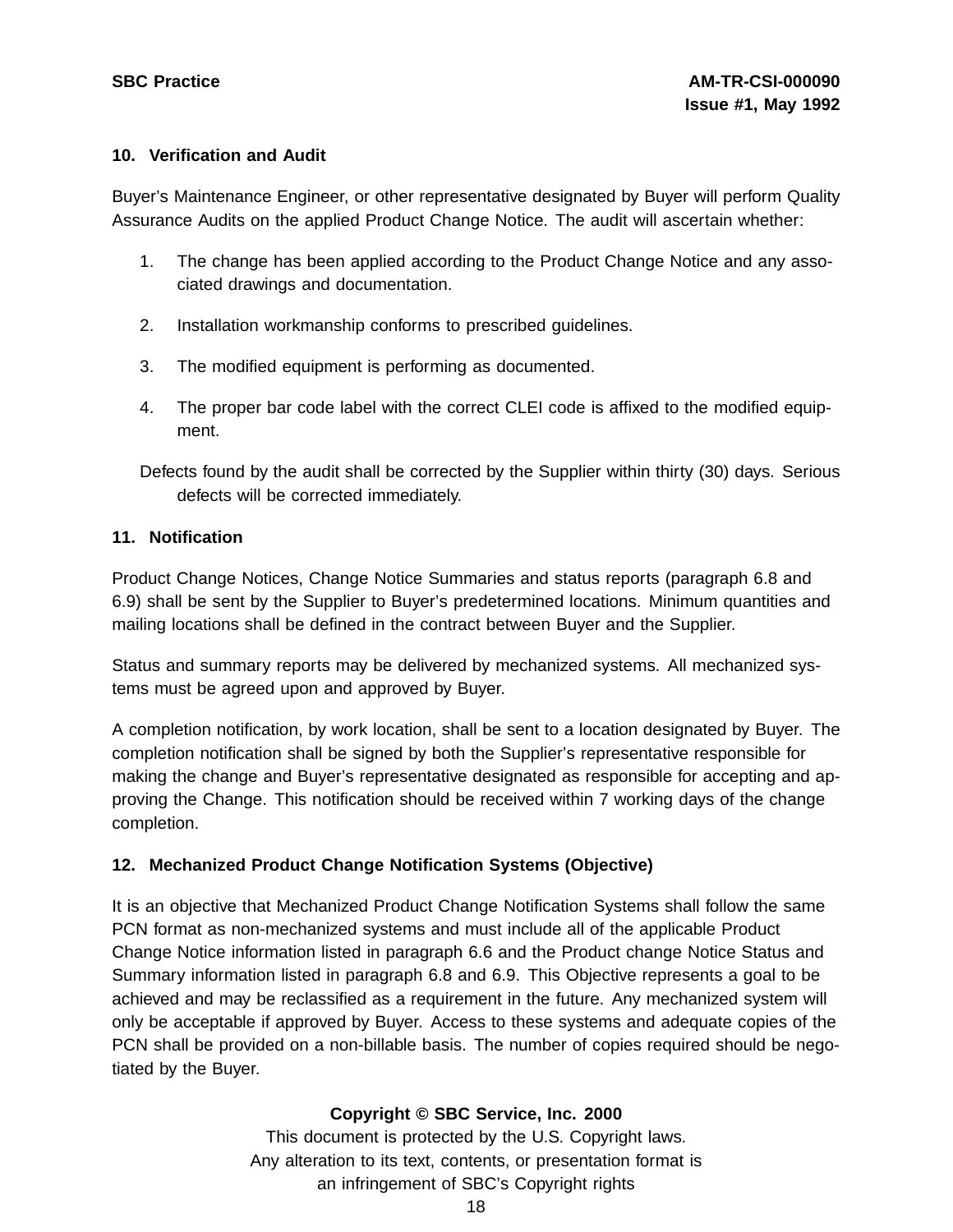The following format should be used for mechanized output of a PC:

| Item# | <b>Field Name</b> |                                                |
|-------|-------------------|------------------------------------------------|
| 1.1   | <b>VENNAME</b>    | Vendor's Company Name (30 char)                |
| 1.2   | <b>VENADDR1</b>   | Vendor's Address (30 char)                     |
| 1.3   | <b>VENADDR2</b>   | Vendor's City (30 char)                        |
| 1.4   | <b>VENADDR3</b>   | Vendor's State (2 char)                        |
| 1.5   | <b>VENADDR4</b>   | Vendor's Zip (10 char)                         |
| 1.6   | <b>VENTECHNM</b>  | Vendor's Technical Contact Name (20 char)      |
| 1.7   | <b>VENPHONE</b>   | Vendor's Technical Contact Phone No. (12 char) |
| 1.8   | <b>VENABB</b>     | Bellcore Vendor Abbreviation (4 char)          |
| 2.1   | <b>PCN</b>        | Product Change Notice Number (25 char)         |
| 2.2   | PCN <sub>1</sub>  | Product Change Notice No. Issue (3 char)       |
| 2.3   | <b>VCI</b>        | Vendor's Change Identification (20 char)       |
| 2.4   | <b>VCP</b>        | Vendor's Change Procedures (20 char)           |
| 3.0   | <b>ISSUED</b>     | PCN Issue Date-Mo/Da/Yr (8 char)               |
| 4.1   | <b>MAJSY</b>      | Major System Affected (72 char)                |
| 4.2   | <b>SUBSYS</b>     | Subsystem Affected (72 char)                   |
| 4.3   | <b>WARETYPE</b>   | Hardware y/n (1 char)P                         |
| 4.4   | WARETYPE1         | Firmware y/n (I char)                          |
| 4.5   | <b>WARETYPE2</b>  | Software y/n (1 char)                          |
| 4.6   | <b>WARETYPE3</b>  | Pluy-in y/n (1 char)                           |
| 5.1x  | <b>NEWPROD</b>    | New Product Code (30 char)                     |
| 5.2x  | <b>NEWFIRM</b>    | New Firmware Code (30 char)                    |
| 6.1x  | <b>OLDPROD</b>    | Old Product Code (30 char)                     |
| 6.2x  | <b>OLDFIRM</b>    | Old Firmware Code (30 char)                    |
| 7.0x  | <b>NEWCLEI</b>    | New CLEI Code (10 char)                        |
| 8.0x  | <b>OLDCLEI</b>    | Old CLEI Code (10 char)                        |
| 9.0x  | <b>ASSOCPROD</b>  | Associated Products (72 char)                  |
| 10.1x | <b>DRAWNBR</b>    | Drawing Number (72 char)                       |
| 10.2x | <b>RFDDRW</b>     | Reference Drawing (72 char)                    |

# **Copyright © SBC Service, Inc. 2000**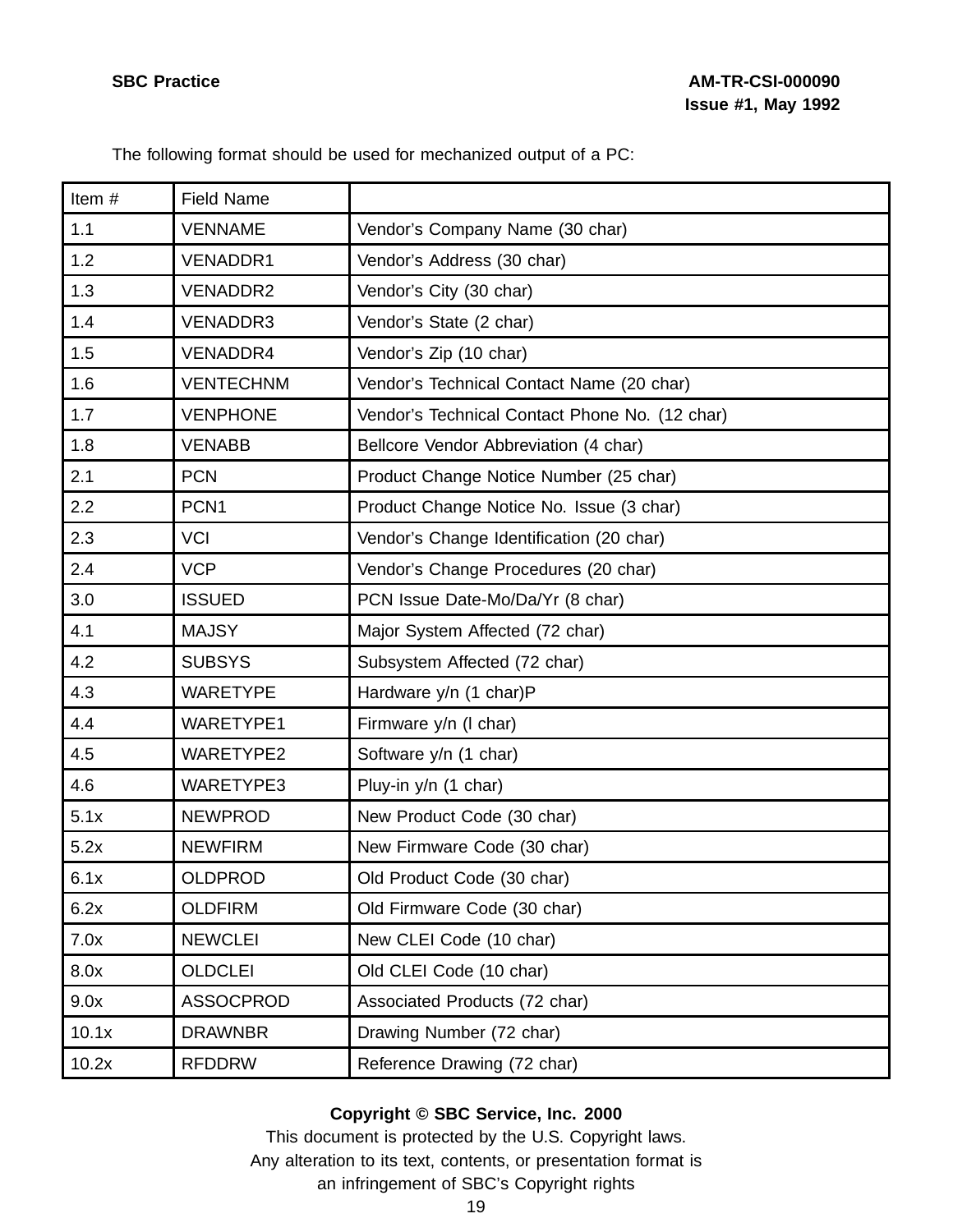### **SBC Practice AM-TR-CSI-000090 Issue #1, May 1992**

| 11.0  | <b>CLASS</b>     | Classification of Change (2 char)                          |
|-------|------------------|------------------------------------------------------------|
| 12.0x | <b>CLASSREAS</b> | Reason for Classification (72 char)                        |
| 13.0X | <b>CHGREASON</b> | Reason for Change (72 char)                                |
| 14.1X | CHG DESC         | Description of Change (72 char)                            |
| 14.2X | <b>CHGVER</b>    | Change Verification Procedures (72 char)                   |
| 15.1  | <b>SAFETY</b>    | Safety Notice y/n (1 char)                                 |
| 15.2  | <b>FIRE</b>      | Fire Notice y/n (1 char)                                   |
| 15.3  | <b>SERVICE</b>   | Service Affecting y/n (1 char)                             |
| 15.4  | <b>TRANS</b>     | Transmission Affecting y/n (1 char)                        |
| 15.5  | <b>MTCE</b>      | Maintenance Affecting y/n (1 char)                         |
| 15.6  | <b>REL</b>       | Reliability Affecting y/n (1 char)                         |
| 15.7  | <b>POWER</b>     | Power Affecting y/n (1 char)                               |
| 15.8  | <b>TRAFFIC</b>   | Traffic Affecting y/n (1 char)                             |
| 15.9x | <b>EFFDES</b>    | Expansion on Effect of Change (72 char)                    |
| 16.0x | <b>MATERIAL</b>  | Disposition of cust controlled eq units (72 char)          |
| 17.0x | <b>DOCUM</b>     | Documentation Affected (72 char)                           |
| 18.0  | <b>VENIMPL</b>   | Vendor Implementation Date-Mo/Da/Yr (8 char)               |
| 19.0  | <b>COMPL</b>     | Modification Completion (Expiration) DateMo/Da/Yr (8 char) |
| 20.1  | <b>MODLOC</b>    | Modification Location (72 char)                            |
| 20.2  | <b>TRIALED</b>   | (F)ield/(L)ab trailed or (N)a (1 char)                     |
| 21.1  | <b>INSTHRS</b>   | Installation Hours (A,B&D) (72 char)                       |
|       |                  | (Installation Time Requirement Data)                       |
| 21.2  | <b>MATCOST</b>   | Material Cost (72 char)                                    |
|       |                  | (Material Cost Installation Data)                          |
| 22.0  | <b>LOCATION</b>  | Title of Vendor's Location/Quantity Rept (15 char)         |
| 23.0x | <b>ATTCH</b>     | Attachments (72 char)                                      |
| 24.0x | <b>COMMENTS</b>  | Comments (72 char)                                         |

(x) starts at 1 and counts up until the field has finished.

The following status information should be downloaded monthly on a per office basis:

### **Copyright © SBC Service, Inc. 2000**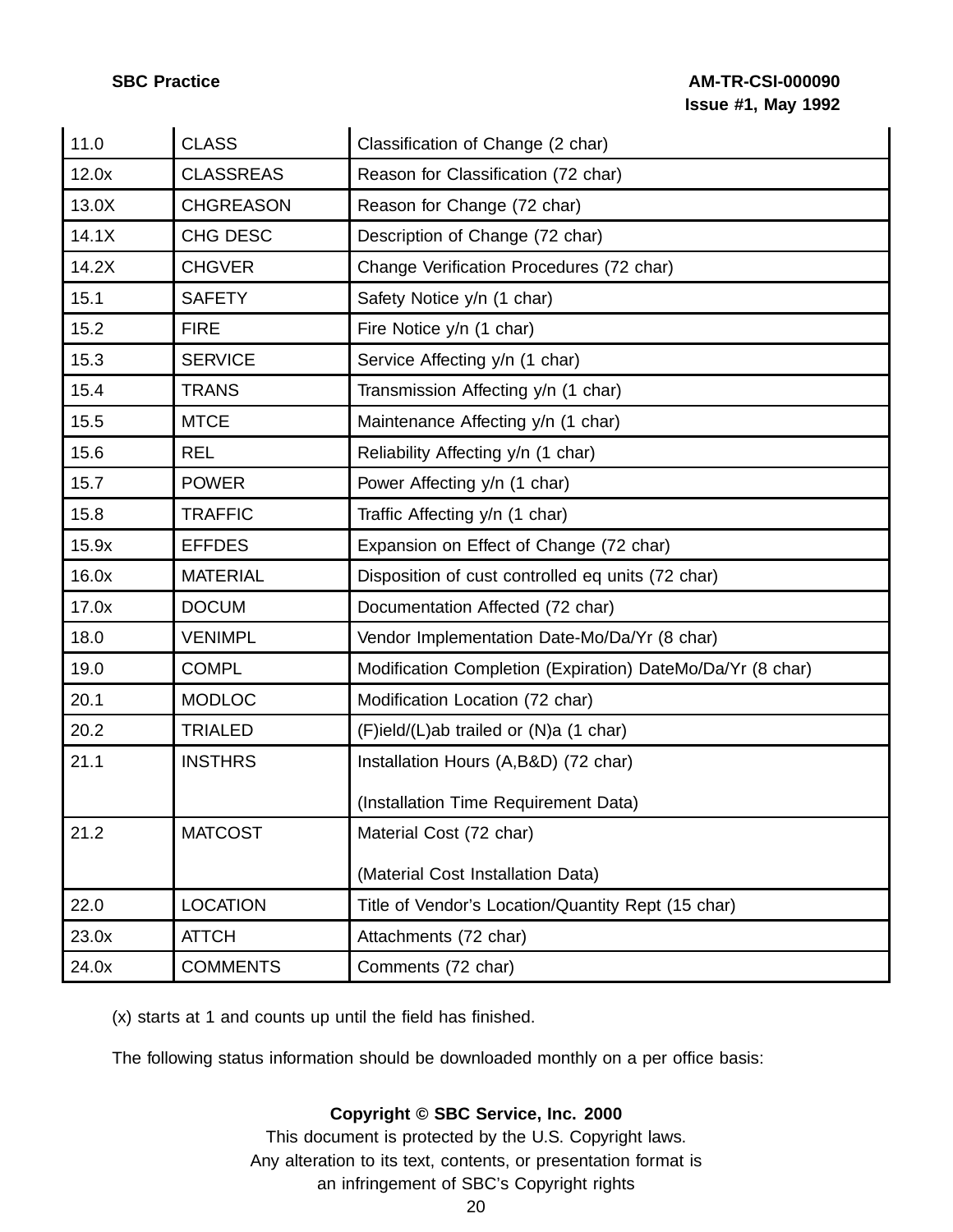| Item#   | <b>Field Name</b> | Description                               |
|---------|-------------------|-------------------------------------------|
| 1.1     | <b>PCN</b>        | Product Change Number (30 char)           |
| 1.2     | PCN <sub>1</sub>  | Product Change Nottice No. Issue (3 char) |
| 1.3     | <b>VCI</b>        | Vendor Change Identification (20 char)    |
| 2.0     | <b>OTC</b>        | Operating Telephone Company (20 char)     |
| 3.1     | <b>STATE</b>      | State (2 char)                            |
| 3.2     | <b>CITY</b>       | City (20 char)                            |
| 3.3     | BASE_NO           | Office Base Number (6 char)               |
| 3.4     | VEN_OFFICE        | Vendor's Office Name (15 char)            |
| 3.5     | <b>CLLI</b>       | Bellcore CLLI Code (11 char)              |
| 4.0     | VEN_ORD           | Vendor's Order Nimber (7 char)            |
| 5.1     | <b>STATUS</b>     | Current status (1 char)                   |
|         |                   | N-Not working-Awaiting Material           |
|         |                   |                                           |
|         |                   | H-Telco Hold                              |
|         |                   | V-Vendor Hold                             |
|         |                   | W- Workable-Material Has Shipped          |
|         |                   | C-Completed                               |
|         |                   | X-Cancelled                               |
| 5.2x    | STAT EXP          | Status Explanation (72 char)              |
| 6.0     | STAT_DATE         | Status Date-Mo/Da/Yr (8 char)             |
| $7.0\,$ | INST_RESP         | Installation Responsibility (3 char)      |
|         |                   | <b>IC-Installers Change</b>               |
|         |                   | <b>ICR-Installers Change Rotation</b>     |
|         |                   | TC-Telco Responsible for Change           |
|         |                   | <b>DD-Document Distribution</b>           |
| 8.0x    | <b>REMARKS</b>    | Remarks (72 char)                         |

# **Copyright © SBC Service, Inc. 2000**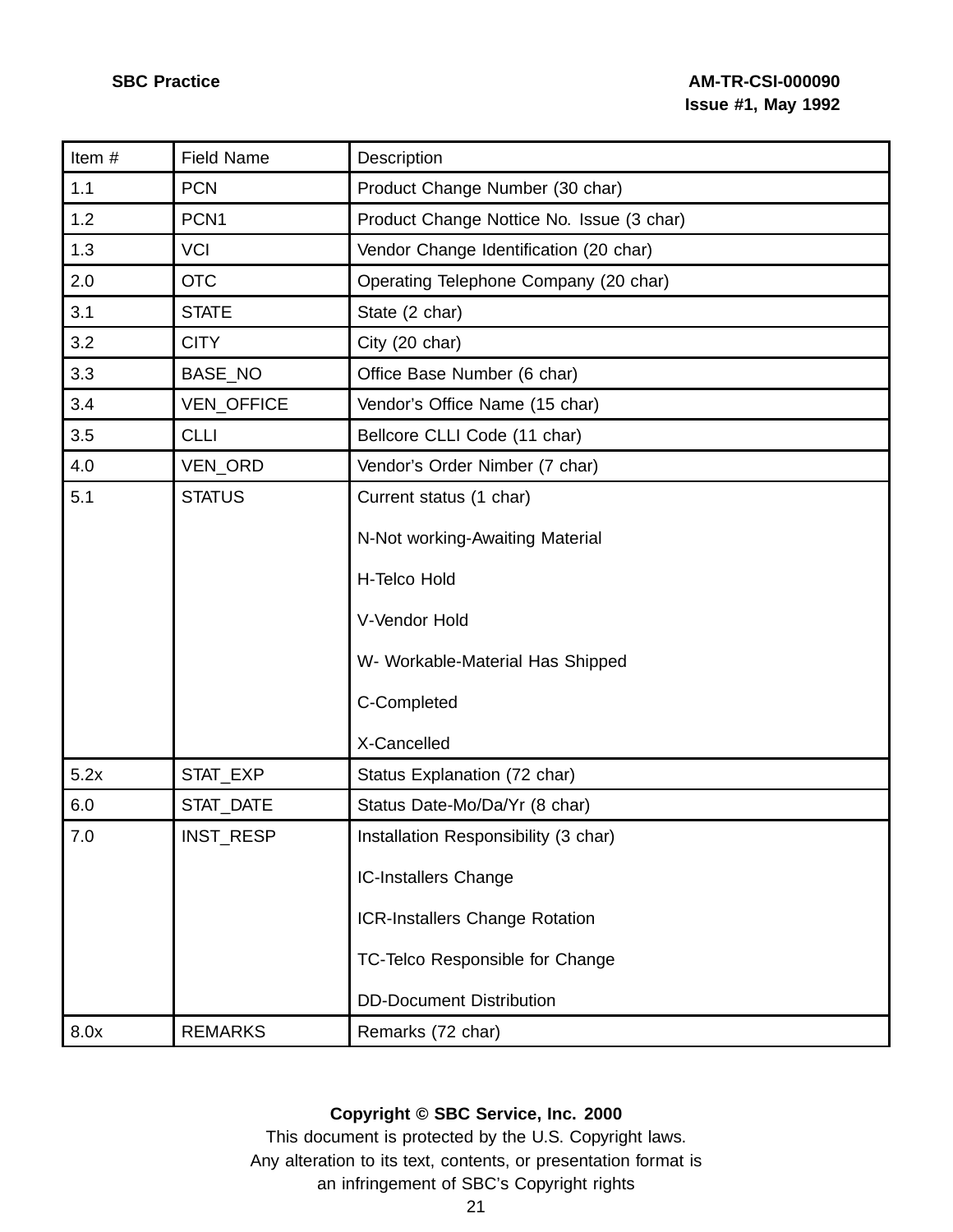(x) starts at 1 and counts up until the field has finished. Although the format is different, all of the information required for status reports as outlined in 6.08 should be contained in this and previous downloads from the vendor.

#### **13. References**

Following is a list of Ameritech and Telcordia (formally Bellcore) documents referenced in this document. The Issue number and date of the documents shall be as referenced in the Current Buyer/Supplier agreement. In the absence of reference in such an agreement, the most current issue shall prevail:

AM-TR-EEN-000011, Ameritech Installation Administrative and Workmanship Requirements

TR-ISD-000325, Equipment Information Required From Suppliers for Operations Systems

TR-STS-000485, COMMON LANGUAGE Equipment Coding Processes and Guidelines

TR-STS-000383, Generic Requirements for COMMON LANGUAGE Bar Code Labels

TR-EOP-000208, Stored Program Control Proposed Software Documentation Requirements for CO Switching Systems

TR-TSY-000454, Supplier Documentation for Network Elements

FR-NWT-000064, LATA Switching Systems Generic Requirements (LSSGR)

TR-TSY-000541, Measurements and Administration, plus Revisions, (Section 8.2-8.6 of LSSGR)

TR-TSY-000519, Documentation, (Section 19 of LSSGR)

Technical Advisories (TAs) are documents that describe Telcordia (formally Bellcore's) preliminary views of proposed generic requirements. To obtain TAs, write to:

Bellcore Document Registrar

445 South Street - Room 2J125

P.O. Box 1910

#### **Copyright © SBC Service, Inc. 2000**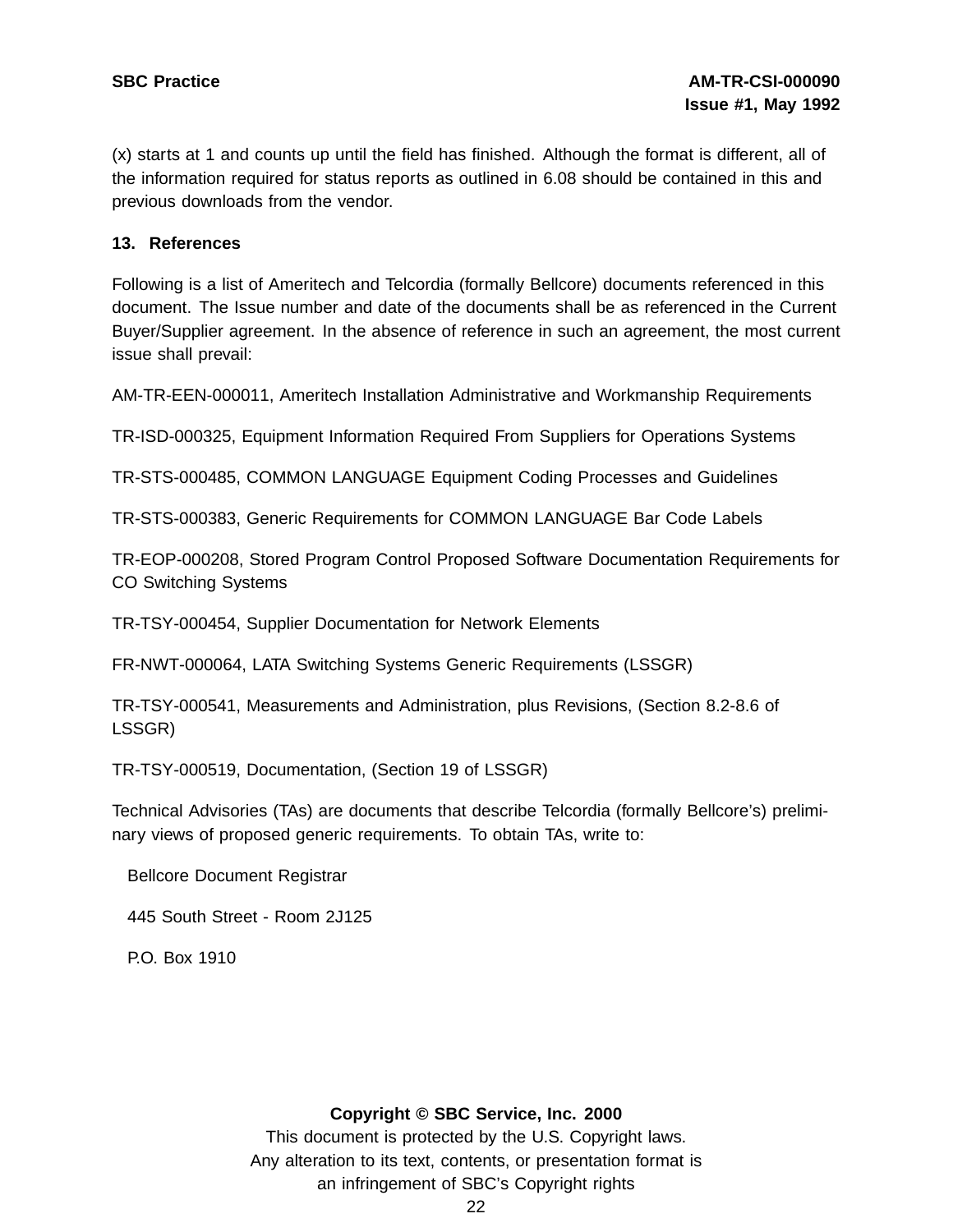Morristown, NJ 07962-1910

| (Insert Your Company Logo)                 | <b>Product Change Notice</b>     | <b>EO-005</b><br>(11-88)     |
|--------------------------------------------|----------------------------------|------------------------------|
| 1. Supplier Information                    |                                  | 2. Product Change Notice No. |
| 3. Issue Date of Change                    | 4. Product Identity              |                              |
| 5. New Product Codo                        | 6. Cild Product Code             |                              |
| 7. New CLEI Code(s)                        | <b>8. Old OLEI Godes</b>         |                              |
| 9. Associated Products Or Changes Affected |                                  |                              |
| 10. Drawing No.                            | 11. Change Classification        |                              |
| 12. Classification Substantiation<br>s.    |                                  |                              |
| 13. Reason For Change                      |                                  |                              |
| 14. Description Of Change                  |                                  |                              |
| 15. Effect Of Change                       |                                  |                              |
| 16. Material Affected                      |                                  |                              |
| 17. Documentation Affected                 |                                  |                              |
| 18. Supplier Implementation Date           | 19. Modification Expiration Date |                              |
| 20. Modification Location                  |                                  |                              |
| 21. Modification Cost                      |                                  |                              |
| 22 Location And Quantity Of Equipment      |                                  |                              |
|                                            |                                  |                              |
| 23. Attachments                            |                                  |                              |
| 24 Comments                                |                                  |                              |
|                                            |                                  |                              |
|                                            |                                  |                              |
|                                            |                                  |                              |

COMMON LANGUAGE Is A Registered Trademark And CLEI, CLEI, CLCI, And CLEI Are Trademarks of Bell Communications Research, Inc.

#### **Copyright © SBC Service, Inc. 2000**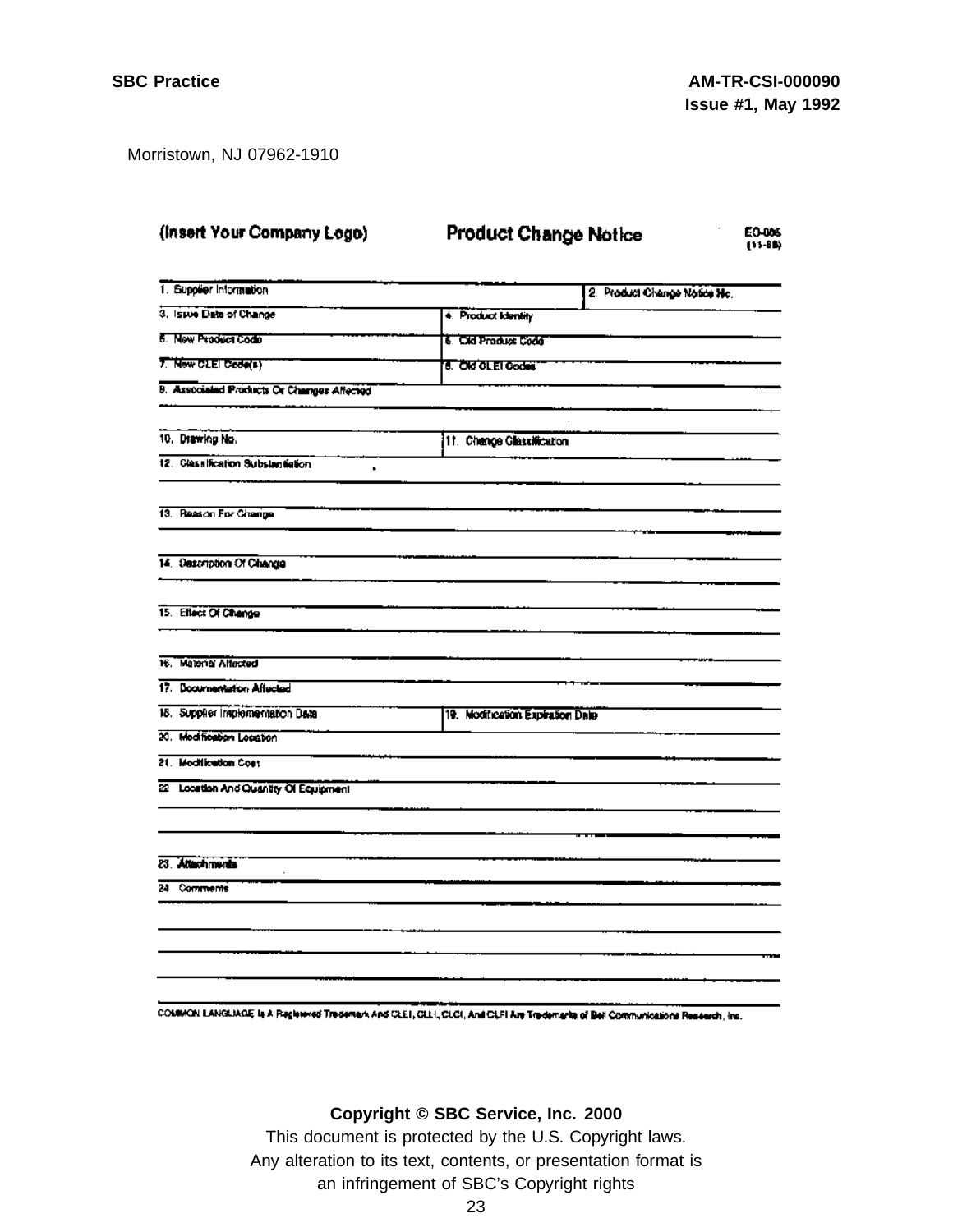| Change Notification Legend                                                       |                                                                                                                                                                                                                      |  |
|----------------------------------------------------------------------------------|----------------------------------------------------------------------------------------------------------------------------------------------------------------------------------------------------------------------|--|
| 1. Supplier Information                                                          | Supplier's Name, Address, Technical Contact Name and Tel. No.                                                                                                                                                        |  |
| 2. Product Change<br>By Supplier.<br>Notice No.                                  | Number Conforming To A Single Sequential Numbering Scheme Used                                                                                                                                                       |  |
| 3. Issue Date of Change                                                          | Date Product Change Notice is Transmitted.                                                                                                                                                                           |  |
| 4. Product Description<br>24 Foot Aluminum Ladder.                               | Description of the Product Affected, e.g., BMS 700, 2W Line Card; Or                                                                                                                                                 |  |
| 5. New Product Code<br>Series 1, List 4.                                         | Unique Identity Of The Changed Product, e.g., Circuit Pack CP 11101,                                                                                                                                                 |  |
| 6. Old Product Code<br>11101, Series 1, List 3.                                  | Unique Identity Of The Product Being Changed, e.g., Circuit Pack CP                                                                                                                                                  |  |
| 7. New CLEI Code(s)                                                              | The Alpha-numeric CLEI Code(s) Assigned To The Changed Product.                                                                                                                                                      |  |
| 8. Old CLEI Codes<br>9).                                                         | CLEI Codes Of All Equipment Associated With This Change (See Item                                                                                                                                                    |  |
| 9. Associated Products<br>With, Or Prior To, This Change.<br>Or Changes Affected | Coordinated Product Changes That Must Be Applied in Conjunction                                                                                                                                                      |  |
| 10. Drawing No.                                                                  | The Circuit (Schematic) Drawing Number And Issue That Incorporates                                                                                                                                                   |  |
| The Change, e.g.,                                                                | SD 11101-01, Issue 11).                                                                                                                                                                                              |  |
| 11. Change Classification                                                        | Classification Of The Change (A, B, or D).                                                                                                                                                                           |  |
| 12. Classification<br>Substantiation                                             | Details Of Why the Proposed Classification is Appropriate.                                                                                                                                                           |  |
| 13. Reason For Change                                                            | Detailed Explanation Of Why The Change is Necessary, i.e.:<br>Is Change a Manufacturing Change Or Does It Fix a Service<br>a.<br>Trouble Condition?<br>What Are The Symptoms Of The Condition Being Corrected?<br>b. |  |
| 14. Description Of Change                                                        | Installation Details Of Change, <i>i.e.</i> :<br>What Is To Be Changed?<br>a.<br>How Is It To Be Changed?<br>b.<br>How Can Change Be Tested/Verified?<br>c.                                                          |  |